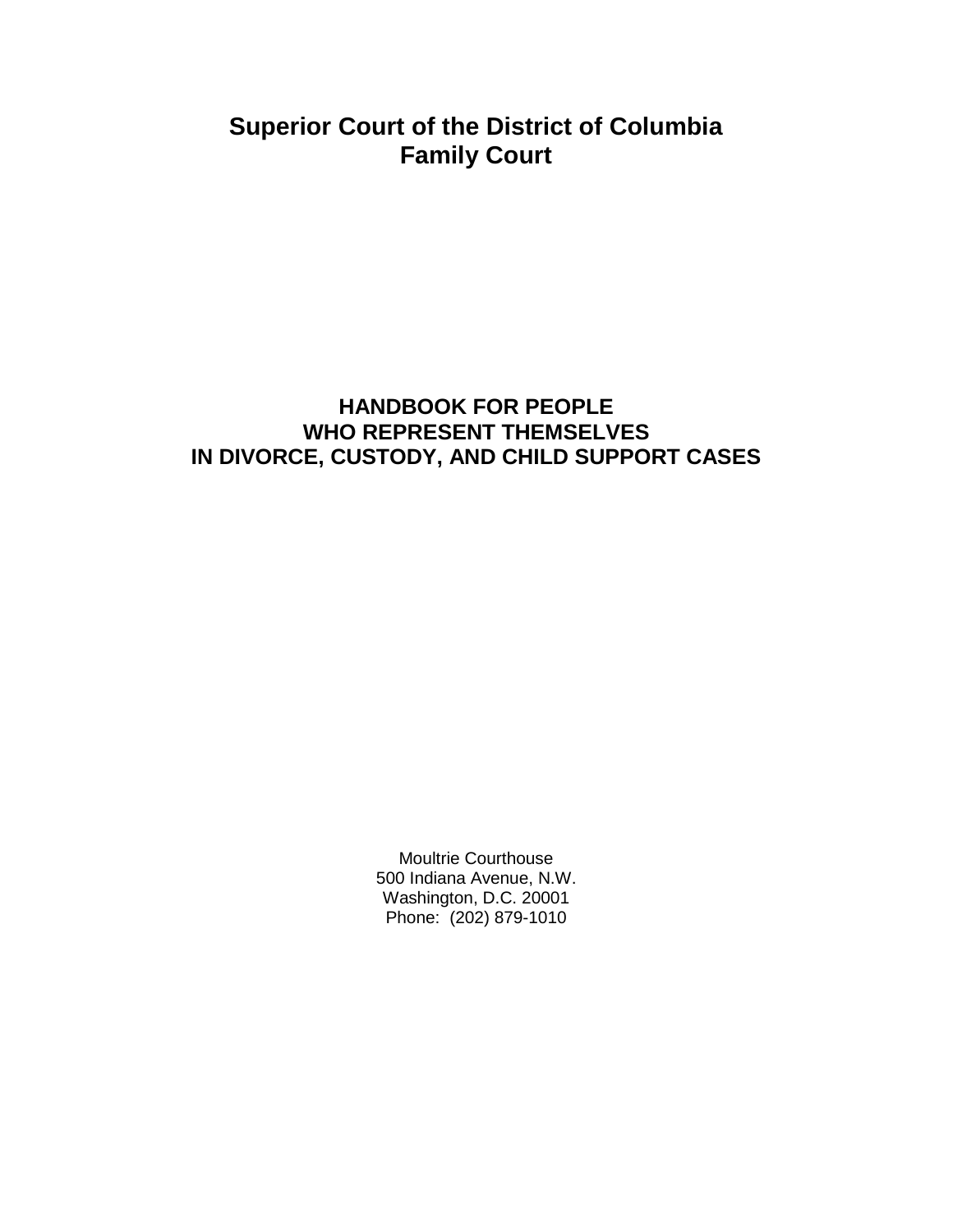# **TABLE OF CONTENTS**

| I. | How Can I Get More Information About Family Court Cases        |
|----|----------------------------------------------------------------|
|    | How Do I Get Information About The Status Of My Case?1         |
|    | Can The Court Appoint A Lawyer To Represent Me?2               |
|    | What Are My Responsibilities If I Represent Myself?2           |
|    | Can I Call Or Write The Judge If I Don't Know What To Do?2     |
|    |                                                                |
|    |                                                                |
|    |                                                                |
| П. |                                                                |
|    |                                                                |
|    | Do I Have To Live In D.C. To File A Divorce Case?3             |
|    | What Do I Have To Show The Court To Get A Divorce In D.C.?3    |
|    | Can I Get Divorced Because My Spouse Treated Me Badly?3        |
|    | How Do I Get My Share Of Our Property After The Divorce?4      |
|    | What Factors Does The Judge Consider In Dividing Up            |
|    |                                                                |
|    |                                                                |
|    |                                                                |
|    | Can I Go Back To My Original Name After The Divorce? 5         |
|    |                                                                |
|    |                                                                |
|    |                                                                |
|    |                                                                |
|    | Will The Court Still Be Able To Decide My Case If Anyone In    |
|    |                                                                |
|    | Will I Be Required To Attend Parenting Classes (Known As       |
|    |                                                                |
|    |                                                                |
|    |                                                                |
|    | Can I Spend Time With My Child If The Court Granted Custody To |
|    |                                                                |
|    | Can A Parent Be Limited Only To Supervised Visits?7            |
|    | Can I Spend Time With My Child Even If I Do Not Pay Child      |
|    |                                                                |
|    | Can Anyone Other Than Parents Get Custody? 7                   |
|    | Can I Get A Custody Order Changed After The Judge Has          |
|    |                                                                |
|    | Can I Get A Stay-Away Order In My Case If I Am A Victim Of     |
|    |                                                                |
|    |                                                                |
|    |                                                                |
|    |                                                                |
|    |                                                                |

# **PAGE**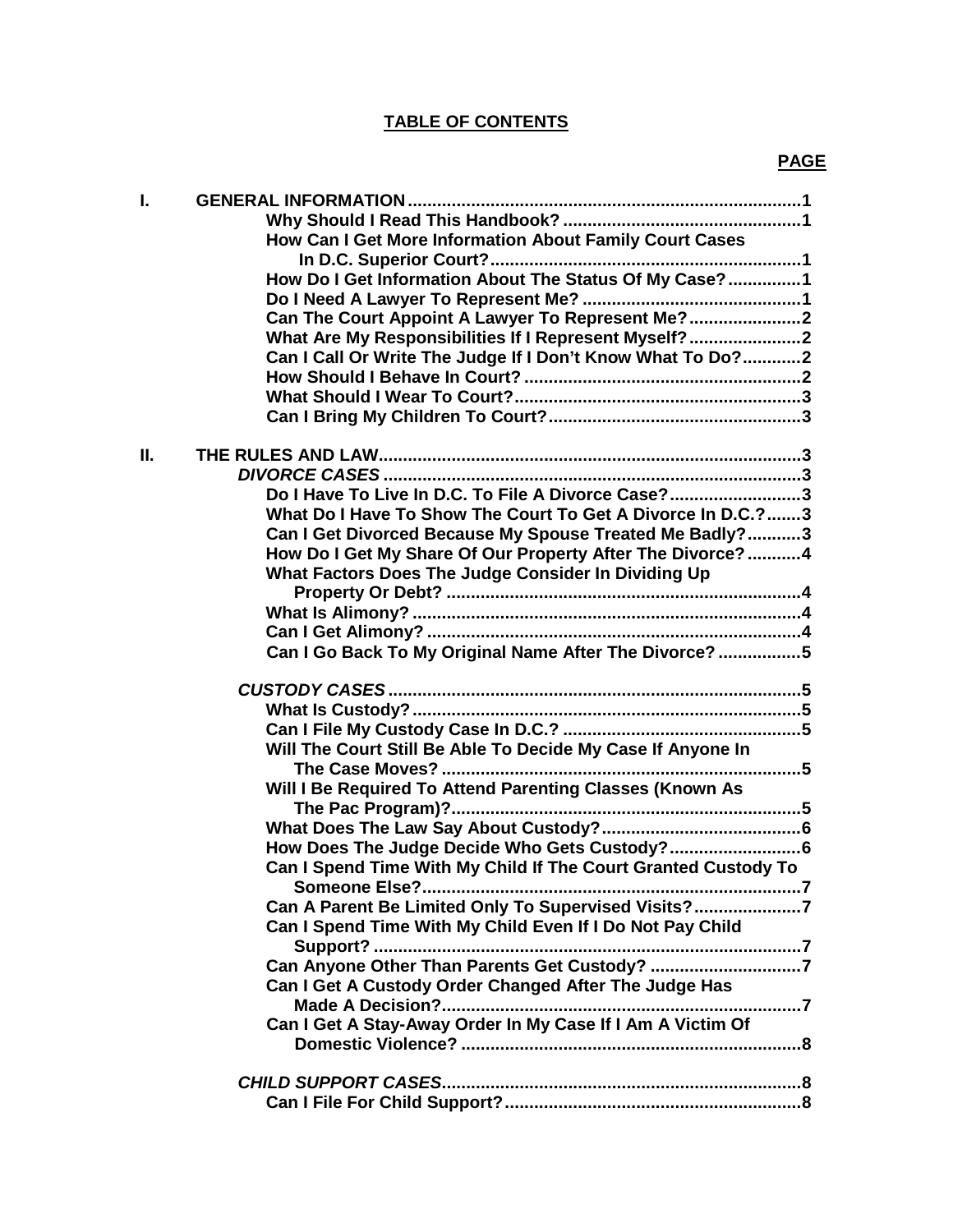# **TABLE OF CONTENTS (CONT'D)**

# **PAGE**

| How Will The Court Determine How Much Child Support<br>How Will Court-Ordered Child Support Be Paid?  9<br>What Happens If I Need To Fix Something In My Complaint?10<br>What Is A Notice Of Hearing And Order To Appear?10<br>How Much Does It Cost To File A New Case?11<br>What Can I Do If I Cannot Afford The Fees To File<br>How Do I Serve The Complaint On The Defendant? 11<br>Do The Same Rules For Service Apply In<br>How Long Do I Have To Serve The Complaint?  12<br>What Do I Do If I Need More Time To Serve The Complaint? 12<br>What Should I Do After I Serve The Defendant?  12<br>What Happens If I Do Not Serve The Defendant?  12<br>What Does The Defendant Have To Do After Being Served?13<br>What Happens If The Defendant Does Not Respond To The<br>How Do I Prove That The Defendant Is Not In The Military?  13<br>Does The Court Do Anything To Help Parties Settle |    |  |
|------------------------------------------------------------------------------------------------------------------------------------------------------------------------------------------------------------------------------------------------------------------------------------------------------------------------------------------------------------------------------------------------------------------------------------------------------------------------------------------------------------------------------------------------------------------------------------------------------------------------------------------------------------------------------------------------------------------------------------------------------------------------------------------------------------------------------------------------------------------------------------------------------|----|--|
|                                                                                                                                                                                                                                                                                                                                                                                                                                                                                                                                                                                                                                                                                                                                                                                                                                                                                                      |    |  |
|                                                                                                                                                                                                                                                                                                                                                                                                                                                                                                                                                                                                                                                                                                                                                                                                                                                                                                      |    |  |
|                                                                                                                                                                                                                                                                                                                                                                                                                                                                                                                                                                                                                                                                                                                                                                                                                                                                                                      |    |  |
|                                                                                                                                                                                                                                                                                                                                                                                                                                                                                                                                                                                                                                                                                                                                                                                                                                                                                                      |    |  |
|                                                                                                                                                                                                                                                                                                                                                                                                                                                                                                                                                                                                                                                                                                                                                                                                                                                                                                      |    |  |
|                                                                                                                                                                                                                                                                                                                                                                                                                                                                                                                                                                                                                                                                                                                                                                                                                                                                                                      | Ш. |  |
|                                                                                                                                                                                                                                                                                                                                                                                                                                                                                                                                                                                                                                                                                                                                                                                                                                                                                                      |    |  |
|                                                                                                                                                                                                                                                                                                                                                                                                                                                                                                                                                                                                                                                                                                                                                                                                                                                                                                      |    |  |
|                                                                                                                                                                                                                                                                                                                                                                                                                                                                                                                                                                                                                                                                                                                                                                                                                                                                                                      |    |  |
|                                                                                                                                                                                                                                                                                                                                                                                                                                                                                                                                                                                                                                                                                                                                                                                                                                                                                                      |    |  |
|                                                                                                                                                                                                                                                                                                                                                                                                                                                                                                                                                                                                                                                                                                                                                                                                                                                                                                      |    |  |
|                                                                                                                                                                                                                                                                                                                                                                                                                                                                                                                                                                                                                                                                                                                                                                                                                                                                                                      |    |  |
|                                                                                                                                                                                                                                                                                                                                                                                                                                                                                                                                                                                                                                                                                                                                                                                                                                                                                                      |    |  |
|                                                                                                                                                                                                                                                                                                                                                                                                                                                                                                                                                                                                                                                                                                                                                                                                                                                                                                      |    |  |
|                                                                                                                                                                                                                                                                                                                                                                                                                                                                                                                                                                                                                                                                                                                                                                                                                                                                                                      |    |  |
|                                                                                                                                                                                                                                                                                                                                                                                                                                                                                                                                                                                                                                                                                                                                                                                                                                                                                                      |    |  |
|                                                                                                                                                                                                                                                                                                                                                                                                                                                                                                                                                                                                                                                                                                                                                                                                                                                                                                      |    |  |
|                                                                                                                                                                                                                                                                                                                                                                                                                                                                                                                                                                                                                                                                                                                                                                                                                                                                                                      |    |  |
|                                                                                                                                                                                                                                                                                                                                                                                                                                                                                                                                                                                                                                                                                                                                                                                                                                                                                                      |    |  |
|                                                                                                                                                                                                                                                                                                                                                                                                                                                                                                                                                                                                                                                                                                                                                                                                                                                                                                      |    |  |
|                                                                                                                                                                                                                                                                                                                                                                                                                                                                                                                                                                                                                                                                                                                                                                                                                                                                                                      |    |  |
|                                                                                                                                                                                                                                                                                                                                                                                                                                                                                                                                                                                                                                                                                                                                                                                                                                                                                                      |    |  |
|                                                                                                                                                                                                                                                                                                                                                                                                                                                                                                                                                                                                                                                                                                                                                                                                                                                                                                      |    |  |
|                                                                                                                                                                                                                                                                                                                                                                                                                                                                                                                                                                                                                                                                                                                                                                                                                                                                                                      |    |  |
|                                                                                                                                                                                                                                                                                                                                                                                                                                                                                                                                                                                                                                                                                                                                                                                                                                                                                                      |    |  |
|                                                                                                                                                                                                                                                                                                                                                                                                                                                                                                                                                                                                                                                                                                                                                                                                                                                                                                      |    |  |
|                                                                                                                                                                                                                                                                                                                                                                                                                                                                                                                                                                                                                                                                                                                                                                                                                                                                                                      |    |  |
|                                                                                                                                                                                                                                                                                                                                                                                                                                                                                                                                                                                                                                                                                                                                                                                                                                                                                                      |    |  |
|                                                                                                                                                                                                                                                                                                                                                                                                                                                                                                                                                                                                                                                                                                                                                                                                                                                                                                      |    |  |
|                                                                                                                                                                                                                                                                                                                                                                                                                                                                                                                                                                                                                                                                                                                                                                                                                                                                                                      |    |  |
|                                                                                                                                                                                                                                                                                                                                                                                                                                                                                                                                                                                                                                                                                                                                                                                                                                                                                                      |    |  |
|                                                                                                                                                                                                                                                                                                                                                                                                                                                                                                                                                                                                                                                                                                                                                                                                                                                                                                      |    |  |
|                                                                                                                                                                                                                                                                                                                                                                                                                                                                                                                                                                                                                                                                                                                                                                                                                                                                                                      |    |  |
|                                                                                                                                                                                                                                                                                                                                                                                                                                                                                                                                                                                                                                                                                                                                                                                                                                                                                                      |    |  |
|                                                                                                                                                                                                                                                                                                                                                                                                                                                                                                                                                                                                                                                                                                                                                                                                                                                                                                      |    |  |
|                                                                                                                                                                                                                                                                                                                                                                                                                                                                                                                                                                                                                                                                                                                                                                                                                                                                                                      |    |  |
|                                                                                                                                                                                                                                                                                                                                                                                                                                                                                                                                                                                                                                                                                                                                                                                                                                                                                                      |    |  |
|                                                                                                                                                                                                                                                                                                                                                                                                                                                                                                                                                                                                                                                                                                                                                                                                                                                                                                      |    |  |
|                                                                                                                                                                                                                                                                                                                                                                                                                                                                                                                                                                                                                                                                                                                                                                                                                                                                                                      |    |  |
|                                                                                                                                                                                                                                                                                                                                                                                                                                                                                                                                                                                                                                                                                                                                                                                                                                                                                                      |    |  |
|                                                                                                                                                                                                                                                                                                                                                                                                                                                                                                                                                                                                                                                                                                                                                                                                                                                                                                      |    |  |
|                                                                                                                                                                                                                                                                                                                                                                                                                                                                                                                                                                                                                                                                                                                                                                                                                                                                                                      |    |  |
|                                                                                                                                                                                                                                                                                                                                                                                                                                                                                                                                                                                                                                                                                                                                                                                                                                                                                                      |    |  |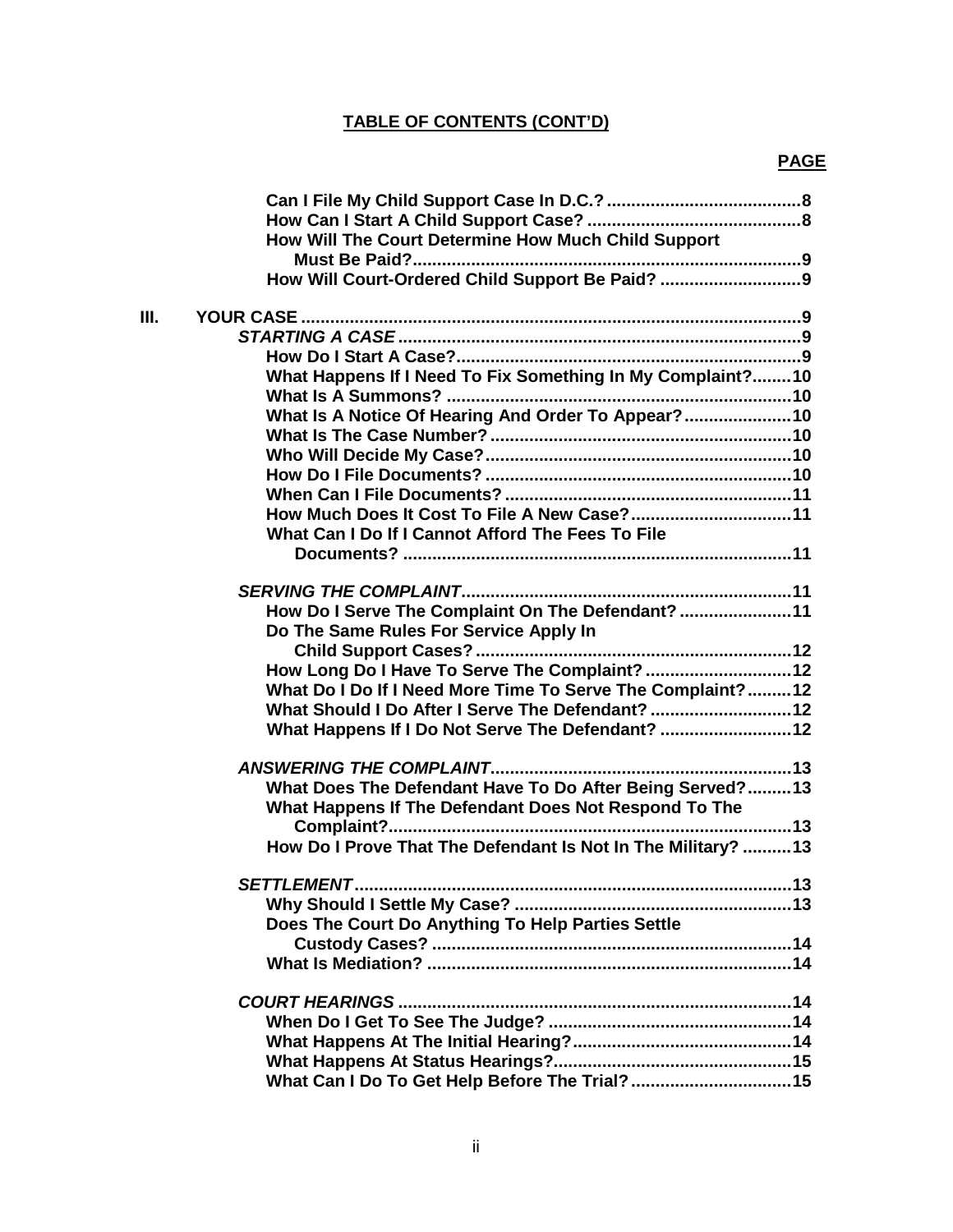# **TABLE OF CONTENTS (CONT'D)**

# **PAGE**

| What If I Have An Emergency And Want The Judge To Do          |  |
|---------------------------------------------------------------|--|
|                                                               |  |
|                                                               |  |
|                                                               |  |
| What Do I Do If I Disagree With A Motion Of Another Party? 16 |  |
| What If I Need More Time To File Or Oppose A Motion? 16       |  |
|                                                               |  |
| <b>DISCOVERY</b>                                              |  |
|                                                               |  |
| What Can I Do If I Need Evidence From Someone Who Is          |  |
|                                                               |  |
|                                                               |  |
| <b>TRIAL</b>                                                  |  |
|                                                               |  |
|                                                               |  |
|                                                               |  |
|                                                               |  |
|                                                               |  |
|                                                               |  |
| What If I Think The Judge Made A Mistake At Trial And I Am    |  |
|                                                               |  |
|                                                               |  |
| What Do I Have To Do To Serve A Motion To Modify              |  |
|                                                               |  |
| What Can I Do If The Other Side Violates A Final Order?19     |  |
| What Happens If I Do Not Pay Court-Ordered Child Support?20   |  |
|                                                               |  |
|                                                               |  |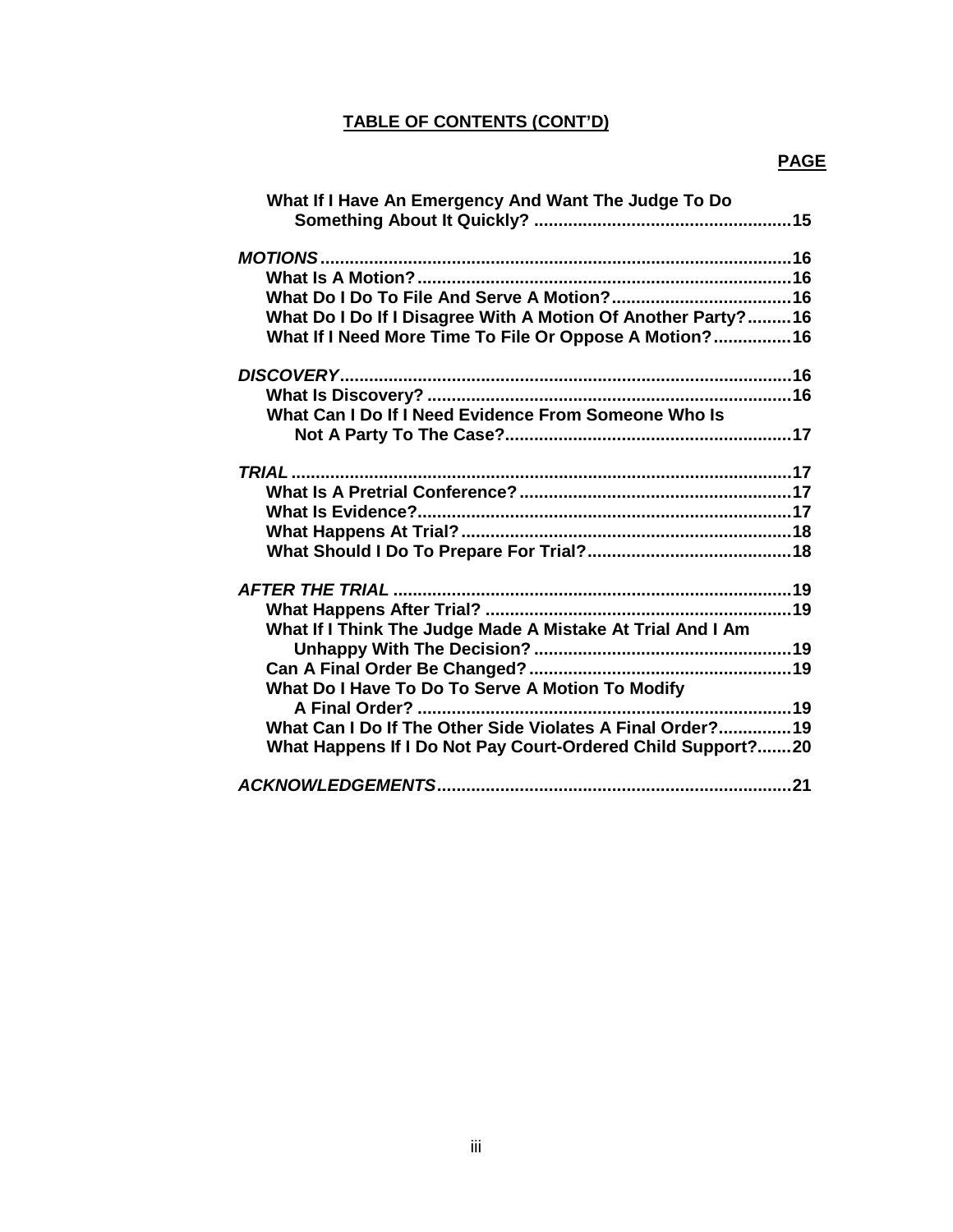#### **I. GENERAL INFORMATION**

#### **WHY SHOULD I READ THIS HANDBOOK?**

This handbook provides basic information about divorce, custody, and child support cases in the Domestic Relations Branch of the Family Court of the District of Columbia. It explains some of your basic rights and responsibilities if you represent yourself in such a case. However, this handbook does not and cannot answer all the questions you may have.

#### **HOW CAN I GET MORE INFORMATION ABOUT FAMILY COURT CASES IN D.C. SUPERIOR COURT?**

You can visit the Family Court Self-Help Center, a free walk-in service that provides people who do not have attorneys with general legal information in custody and divorce matters and other family law matters. The Family Court Self-Help Center can inform you about your legal rights and options, explain the court process, help you with forms for court filings, and refer you to programs that may be able to provide you with an attorney. The Family Court Self-Help Center is located in Room JM-570 in the Moultrie Courthouse at 500 Indiana Avenue, N.W., and it is open every weekday from 8:00 a.m. to 5:30 p.m. No new intakes accepted after 5:00 p.m.

The D.C. Bar Pro Bono Program holds clinics once per month to assist people representing themselves in divorce or custody cases. Staff at the clinics provide information on divorce and custody laws in D.C. and can help you fill out court forms. You can find additional information about these clinics at: [http://www.dcbar.org/pro](http://www.dcbar.org/pro-bono/volunteer/pro-se-divorce-clinic.cfm)[bono/volunteer/pro-se-divorce-clinic.cfm](http://www.dcbar.org/pro-bono/volunteer/pro-se-divorce-clinic.cfm) and [http://www.dcbar.org/for-the-public/help-for](http://www.dcbar.org/for-the-public/help-for-individuals/custody.cfm)[individuals/custody.cfm.](http://www.dcbar.org/for-the-public/help-for-individuals/custody.cfm)

The law for divorce, custody, and child support cases is available in the D.C. Code and the Family Court Rules. Public libraries have some information about the law. They can also provide access to the Internet, where you can review the D.C. Code and Family Court rules at: <http://www.lexisnexis.com/hottopics/dccode/> and [http://www.dccourts.gov/internet/legal/dcscrules.jsf#familyrules.](http://www.dccourts.gov/internet/legal/dcscrules.jsf#familyrules) You can find additional information on the Family Court's website: [http://www.dccourts.gov/internet/superior/org\\_family/main.jsf.](http://www.dccourts.gov/internet/superior/org_family/main.jsf) You can also find legal information on a variety of family law issues at: [www.lawhelp.org/dc.](http://www.lawhelp.org/dc)

### **HOW DO I GET INFORMATION ABOUT THE STATUS OF MY CASE?**

You can obtain information about the status of your case from the Family Court's Clerks' office at Room JM 300 on the JM level of the courthouse. The staff can give you information about what documents and orders have been filed in your case. You also may request a copy of the "docket," which is a list of all the hearings, orders, and filings in the case.

### **DO I NEED A LAWYER TO REPRESENT ME?**

You do not need a lawyer to represent you, but almost everyone is better off with a lawyer. A lawyer can advise you about what your rights are. A lawyer can help you understand the court's rules and procedures, which are often hard for someone who is not a lawyer to follow.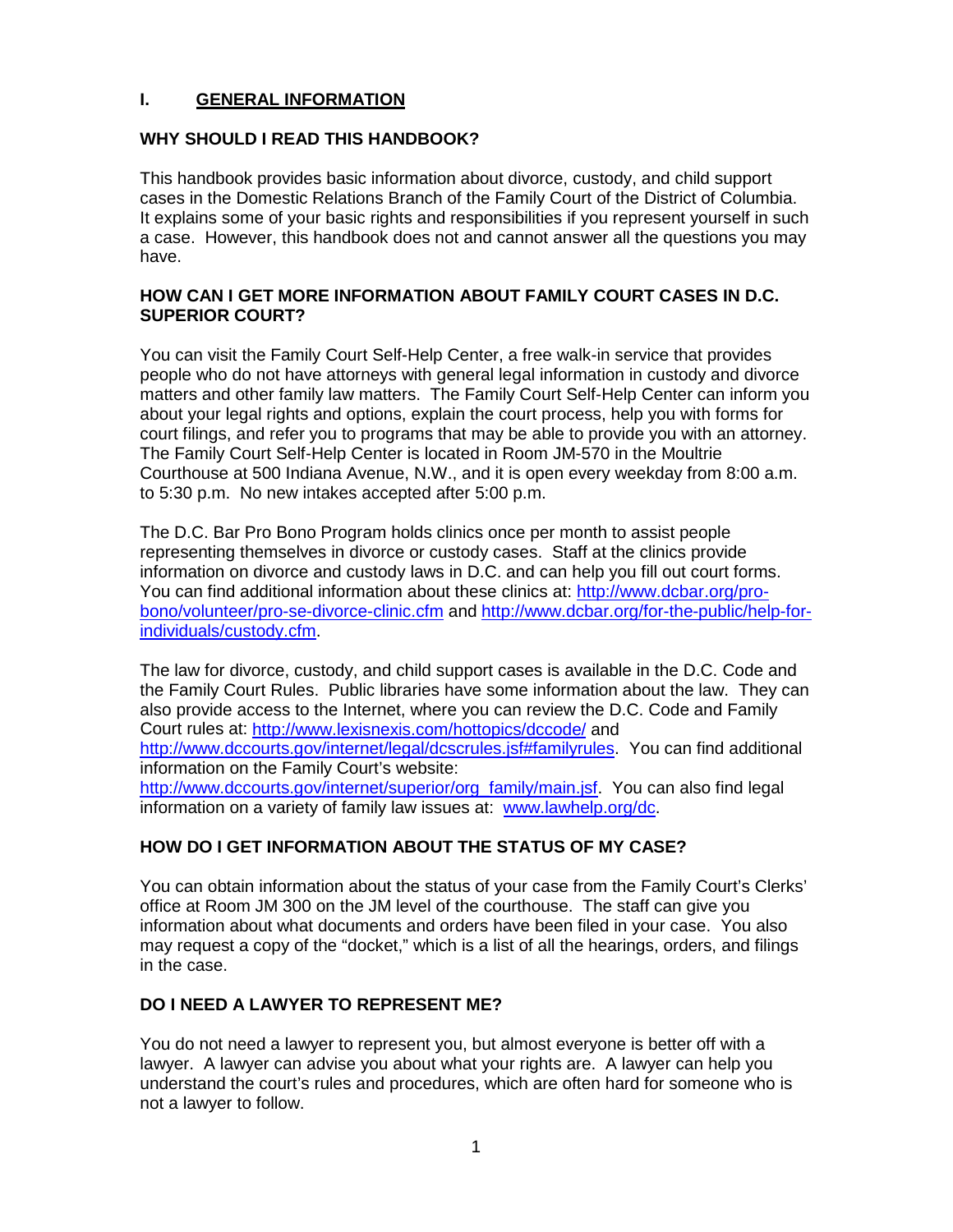If you cannot afford to hire a lawyer, there are legal services organizations that may be able to assist at no cost. For more information on those organizations, visit [www.lawhelp.org/dc,](http://www.lawhelp.org/dc) or a list of organizations is available at the Family Court Self-Help Center.

### **CAN THE COURT APPOINT A LAWYER TO REPRESENT ME?**

No. The Court cannot appoint lawyers to represent you in divorce, custody, or child support cases. Although the Court can provide information about finding a lawyer, it is up to you to find a lawyer willing to represent you.

The Court can appoint an attorney, called a guardian *ad litem*, to represent the best interests of the child or children in a case involving custody.

### **WHAT ARE MY RESPONSIBILITIES IF I REPRESENT MYSELF?**

Everyone who comes to court is expected to comply with the rules of court. In general, the same rules apply whether or not you have a lawyer. The rules are available here: [http://www.dccourts.gov/internet/legal/dcscrules.jsf#familyrules.](http://www.dccourts.gov/internet/legal/dcscrules.jsf#familyrules) When you are in court, the judge may also provide basic information to both sides about how to follow the rules or may refer you to the Family Court's Self-Help Center.

### **CAN I CALL OR WRITE THE JUDGE IF I DON'T KNOW WHAT TO DO?**

No. Court rules prohibit both lawyers and non-lawyers from calling or writing a judge or the judge's staff for assistance or guidance. Judges and their staff cannot discuss a case with only one side.

Court rules also prohibit court employees from giving advice to anyone – lawyers or nonlawyers. Court employees may be able to provide basic information about procedures.

### **HOW SHOULD I BEHAVE IN COURT?**

In order to make a good impression on the Court, follow these simple rules:

- Arrive on time
- Check in with the court clerk
- After you check in with the clerk, sit quietly in the courtroom to wait for your case to be called
- Turn off your cell phone
- Do not wear a hat in the courtroom
- Do not eat, drink, or chew gum in the courtroom
- Do not read newspapers in the courtroom
- When your case is called, go up to the table you are assigned
- Act respectfully to the judge and the other party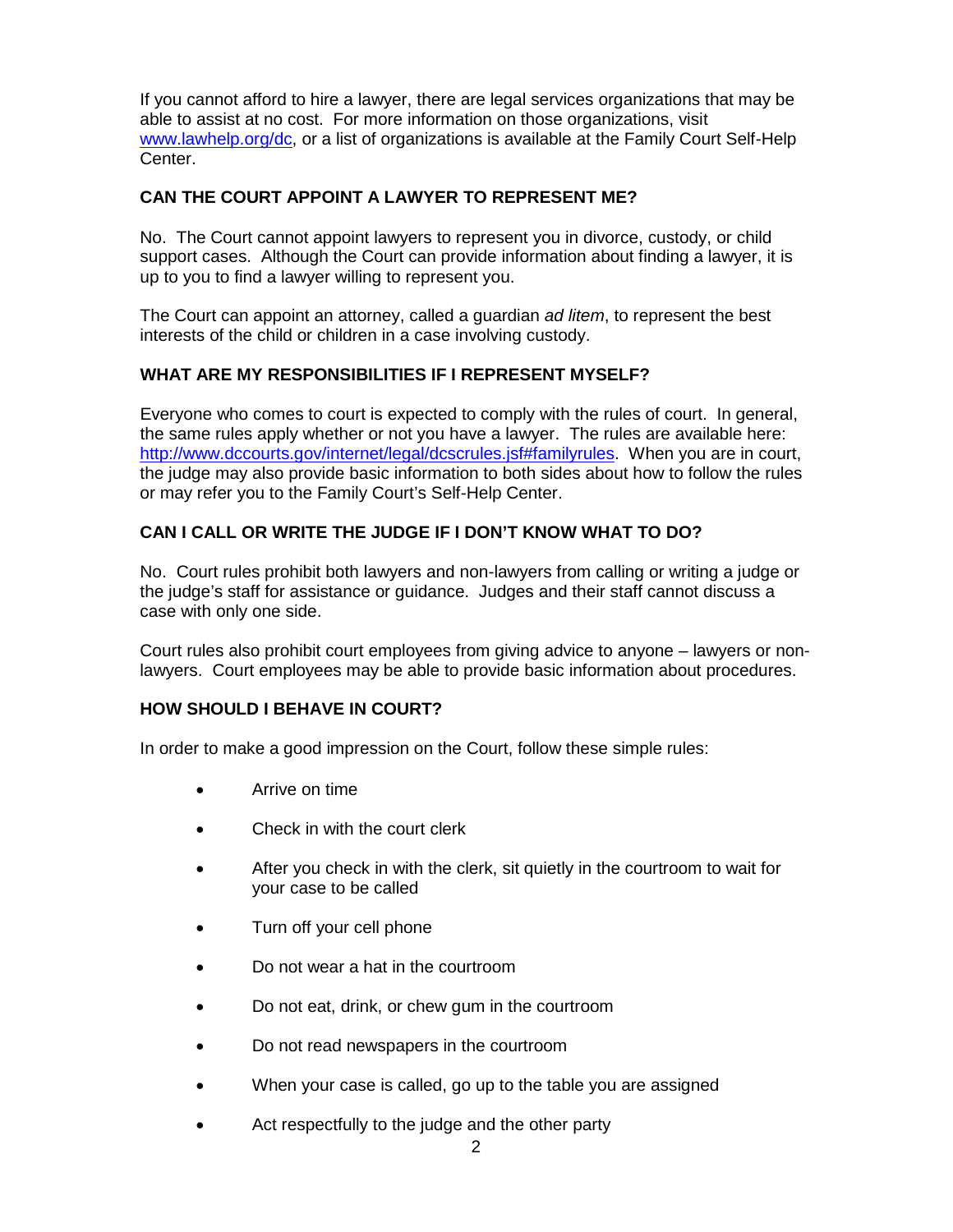- Wait your turn to speak
- Speak to the judge, not to another party
- Do not argue with the other party in front of the judge
- Do not interrupt the judge or another party when they are speaking  $-$  you will get your chance to talk
- Listen to the judge's questions and do your best to answer them

# **WHAT SHOULD I WEAR TO COURT?**

Wear clothes that you would wear to an important occasion – like a job interview.

# **CAN I BRING MY CHILDREN TO COURT?**

Children are allowed at the courthouse but generally you should not bring your children into the courtroom. The Court's child care center is on the C level in Room C-185 for children aged 2 to 12. It is open from 8:30 a.m. to 5:00 p.m. Children must be pottytrained and wearing underwear (no Pull-ups or Pampers). You get can forms for registering your child and more information online at: [http://www.dccourts.gov/internet/jurors/childcare/main.jsf.](http://www.dccourts.gov/internet/jurors/childcare/main.jsf)

# **II. THE RULES AND LAW**

# **DIVORCE CASES**

# **DO I HAVE TO LIVE IN D.C. TO FILE A DIVORCE CASE?**

You can file for divorce in D.C. if either you or your spouse have lived in D.C. for six months in a row. Additionally, if you and your spouse are the same gender but do not currently live in D.C., you can file for divorce in D.C. if you were married in D.C. and neither of you currently lives in a state that permits same-gender divorce.

# **WHAT DO I HAVE TO SHOW THE COURT TO GET A DIVORCE IN D.C.?**

There are two possible ways to get a divorce under D.C. law (D.C. Code §16-904(a)). First, you can get a divorce if you and your spouse agreed to live separately, and if you have lived apart for six months. Second, you can get a divorce even if you and your spouse did not both agree to live separately but you and your spouse have lived apart and not as a couple for one year. Spouses can live apart even if they live in the same house or apartment, but only if they do not have sexual relations and live separate lives like roommates.

### **CAN I GET DIVORCED BECAUSE MY SPOUSE TREATED ME BADLY?**

No. D.C. is a "no fault" jurisdiction. To get a divorce, you must show you have lived apart from your spouse as explained above.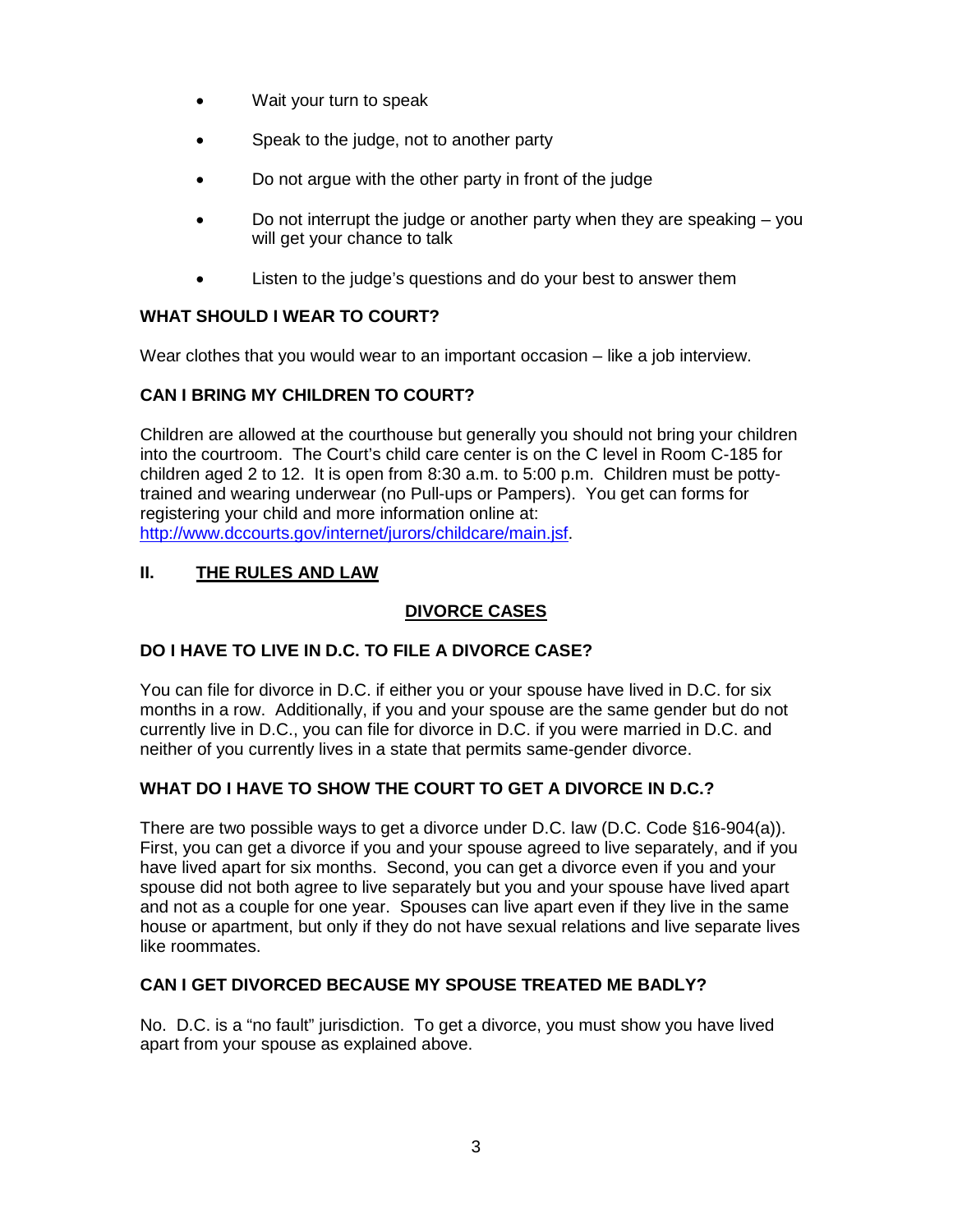### **HOW DO I GET MY SHARE OF OUR PROPERTY AFTER THE DIVORCE?**

At the time of your divorce, the judge has the power to decide which spouse gets what property and which is responsible for what debt. If you reach agreement on these issues, you can ask the judge to incorporate the agreement in a court order.

#### **WHAT FACTORS DOES THE JUDGE CONSIDER IN DIVIDING UP PROPERTY OR DEBT?**

D.C. law (D.C. Code §16-910(b)) requires the judge to consider all relevant factors. The statute lists several factors, including:

- 1. how long the parties were married;
- 2. the age, health, occupation, amount and sources of income, employability, assets, debts, and needs of each of the parties;
- 3. provisions for the custody of minor children;
- 4. whether the distribution is instead of or in addition to alimony;
- 5. each party's contribution to the family unit both financial and otherwise; and
- 6. the circumstances which contributed to the estrangement of the parties.

#### **WHAT IS ALIMONY?**

Alimony is a payment by one spouse to help support the other spouse. A spouse may get alimony in addition to child support, which is a payment to meet the needs of their child or children.

#### **CAN I GET ALIMONY?**

Yes, the judge can order payment of alimony if it is fair. Alimony can be permanent or may last only for a specific period of time. You may be able to get alimony on a temporary basis before trial. D.C. law (D.C. Code §16-913(d)) requires the judge to consider all relevant factors, including:

- 1. the ability of the party seeking alimony to be self-supporting, and the ability of the other party to meet both parties' needs;
- 2. the financial needs and resources of each party;
- 3. the parties' standard of living during and after the marriage;
- 4. how long the parties were married;
- 5. the parties' age and physical and mental condition; and
- 6. the circumstances which contributed to the estrangement of the parties.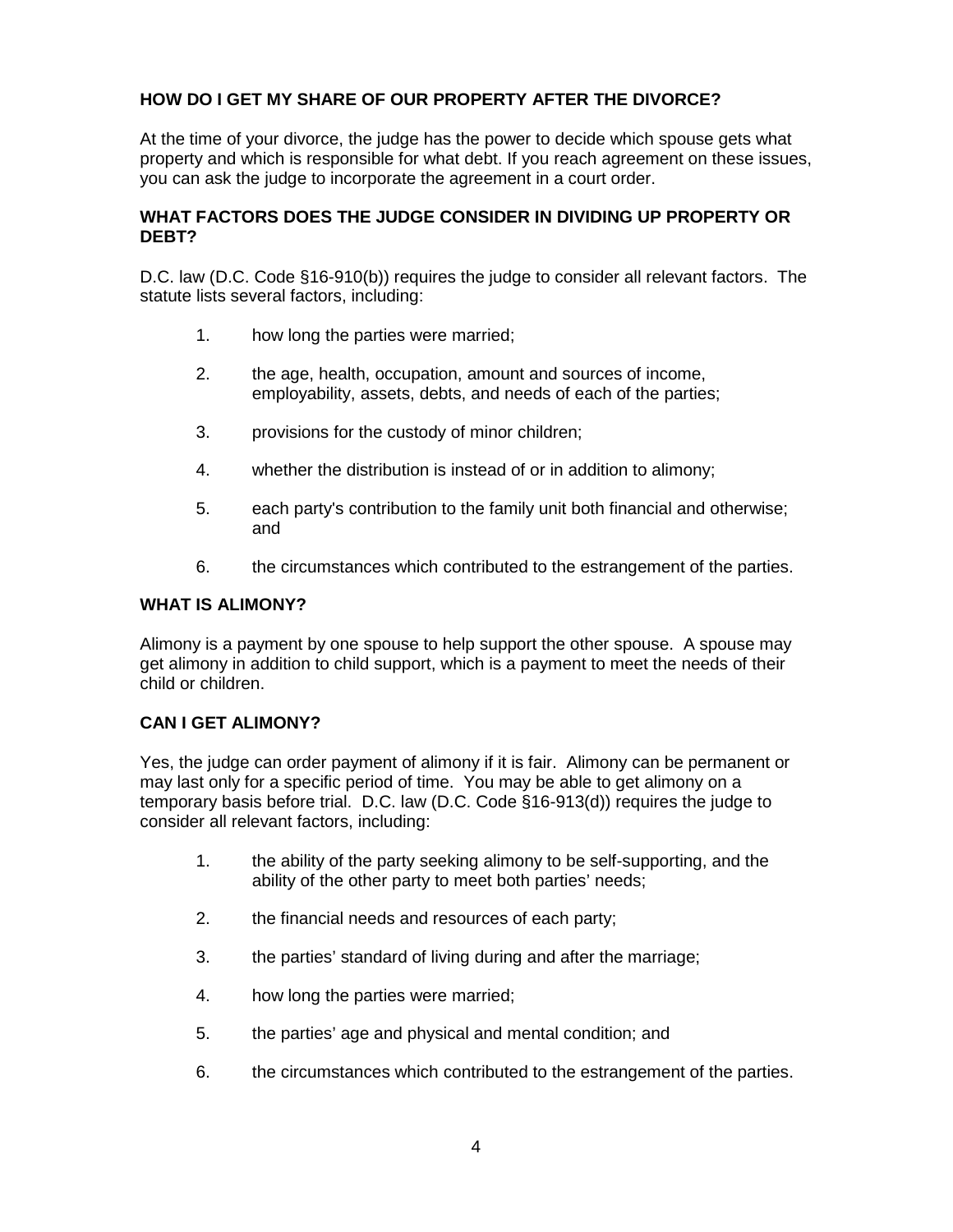If circumstances change after the judge awards alimony, a party can file a motion asking the judge to increase or decrease the amount of alimony.

### **CAN I GO BACK TO MY ORIGINAL NAME AFTER THE DIVORCE?**

Yes. If you changed your name when you got married, you can change it back. You should request a name change in the divorce complaint or answer.

### **CUSTODY CASES**

### **WHAT IS CUSTODY?**

Custody is the legal word for caring for and making decisions about your child until the child turns 18. There are two types of custody – legal custody and physical custody. Legal custody means making major decisions for the child about things like where the child goes to school, where the child gets medical care, and the child's religion. Physical custody means where the child lives each day of the week and who gets to spend time with the child.

### **CAN I FILE MY CUSTODY CASE IN D.C.?**

Determining if D.C. is the right place to file your custody case is straightforward if both parents and the child have lived in D.C. for at least six months. Otherwise, it can get complicated, and you can get assistance from the Family Court Self-Help Center in Room JM-570 in the Moultrie Courthouse.

Generally, you can file in D.C. if it is the "home state" of the child or children in your case. "Home state" means that the child or children lived in D.C. with a parent for at least six months in a row immediately before filing the case. If the child is less than six months old, D.C. is the home state if the child lived here since birth. D.C. is also the home state if the child now lives in a different state, but (a) the child has lived there for less than six months, (b) the child lived in D.C. for six months in a row before the child moved away, and (c) a parent still lives in D.C.

If D.C. is not the child's home state, you may still be able to file for custody in D.C. but you should check with the Family Court Self-Help Center for assistance.

#### **WILL THE COURT STILL BE ABLE TO DECIDE MY CASE IF ANYONE IN THE CASE MOVES?**

It depends. The rules about this are complicated. If you have questions about this issue, you can go to the Family Court Self-Help Center for help.

### **WILL I BE REQUIRED TO ATTEND PARENTING CLASSES (KNOWN AS THE PAC PROGRAM)?**

At the beginning of a custody case, the parties will be referred to participate in the PAC program – the Program for Agreement and Cooperation in Contested Custody Cases. The class explains the court process and encourages the parties to work out custody arrangements by agreement rather than have a judge decide custody issues for them after a trial. The classes are in the Jurors Lounge at the Moultrie Courthouse every other Saturday from 9:30 a.m. to 1:30 p.m. There is a session for children aged 7-14 while the parents or caregivers attend the PAC program.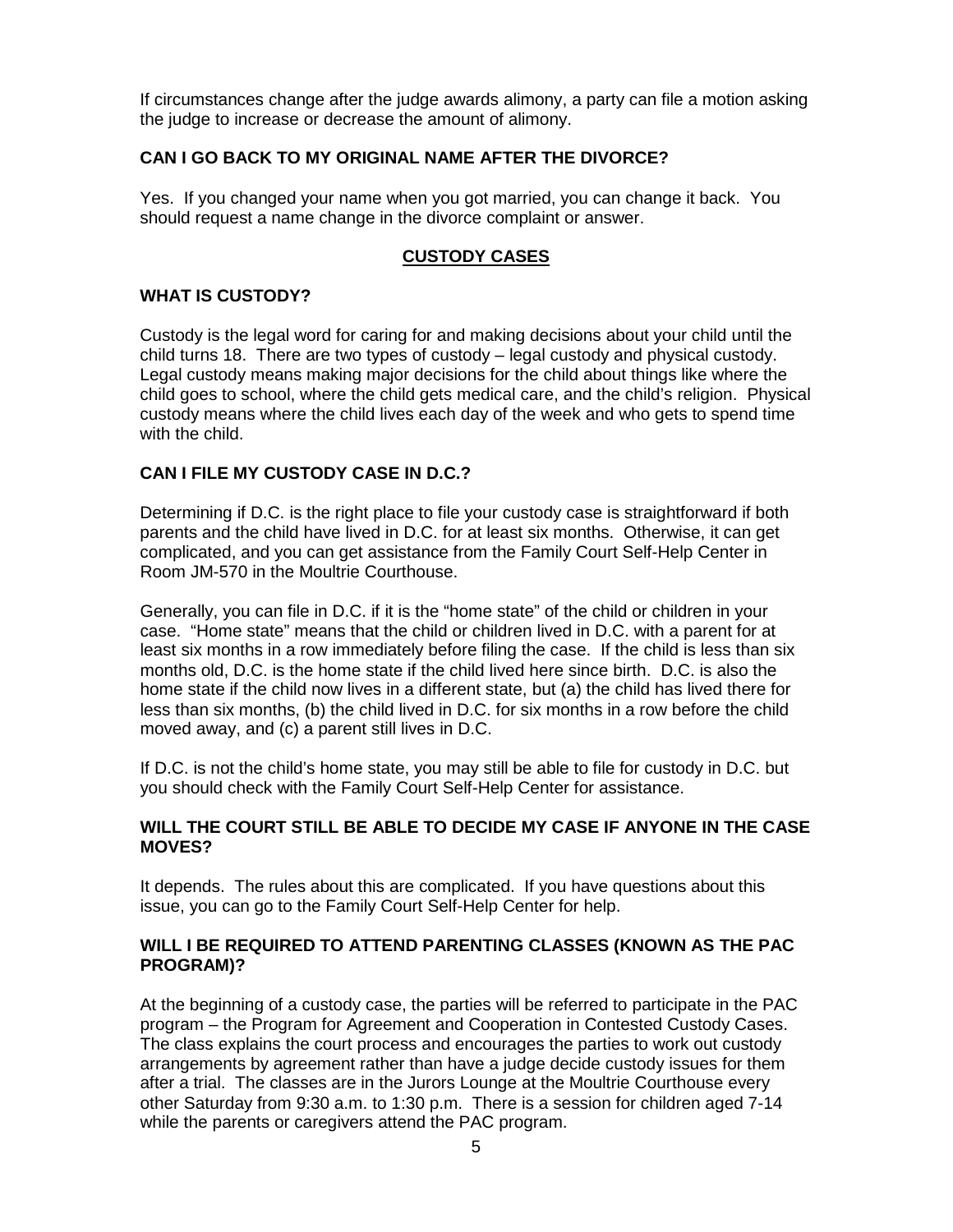### **WHAT DOES THE LAW SAY ABOUT CUSTODY?**

D.C. law (D.C. Code § 16-914(a)(2)) states that both parents generally should share parenting responsibilities for their children (this is often referred to as a "presumption of joint custody"), except in a few circumstances.

If the judge decides that one parent has committed a crime against a family or household member or abused or neglected a child, then that parent cannot get custody or visitation unless he or she proves it is safe and in the best interests of the child.

### **HOW DOES THE JUDGE DECIDE WHO GETS CUSTODY?**

The law requires that the most important consideration in any custody decision is the best interest of the child. D.C. Code §16-914(a)(3). In deciding what custody arrangement is best for the child, the judge must consider all relevant factors, including the 17 factors listed in the law:

- 1. the relationship of the child with his or her parents, siblings, and any other person who may affect the child's best interest;
- 2. the child's adjustment to his or her home, school, and community;
- 3. the age and number of children;
- 4. the mental and physical health of all individuals involved;
- 5. the demands of parental employment;
- 6. how the distance between the parents' homes affects whether and when the child should spend time in each home;
- 7. the prior involvement of each parent in the child's life;
- 8. the potential disruption of the child's social and school life;
- 9. the parent's ability to financially support a joint custody arrangement;
- 10. the impact on Temporary Assistance for Needy Families, or Program on Work, Employment, and Responsibilities;
- 11. the benefit to the parents;
- 12. evidence of an intrafamily offense as defined in D.C. Code § 16-1001(8);
- 13. the wishes of the child about who should have custody, where practicable;
- 14. the wishes of the child's parent or parents about the child's custody;
- 15. the sincerity of each parent's request;
- 16. the willingness of the parents to share custody; and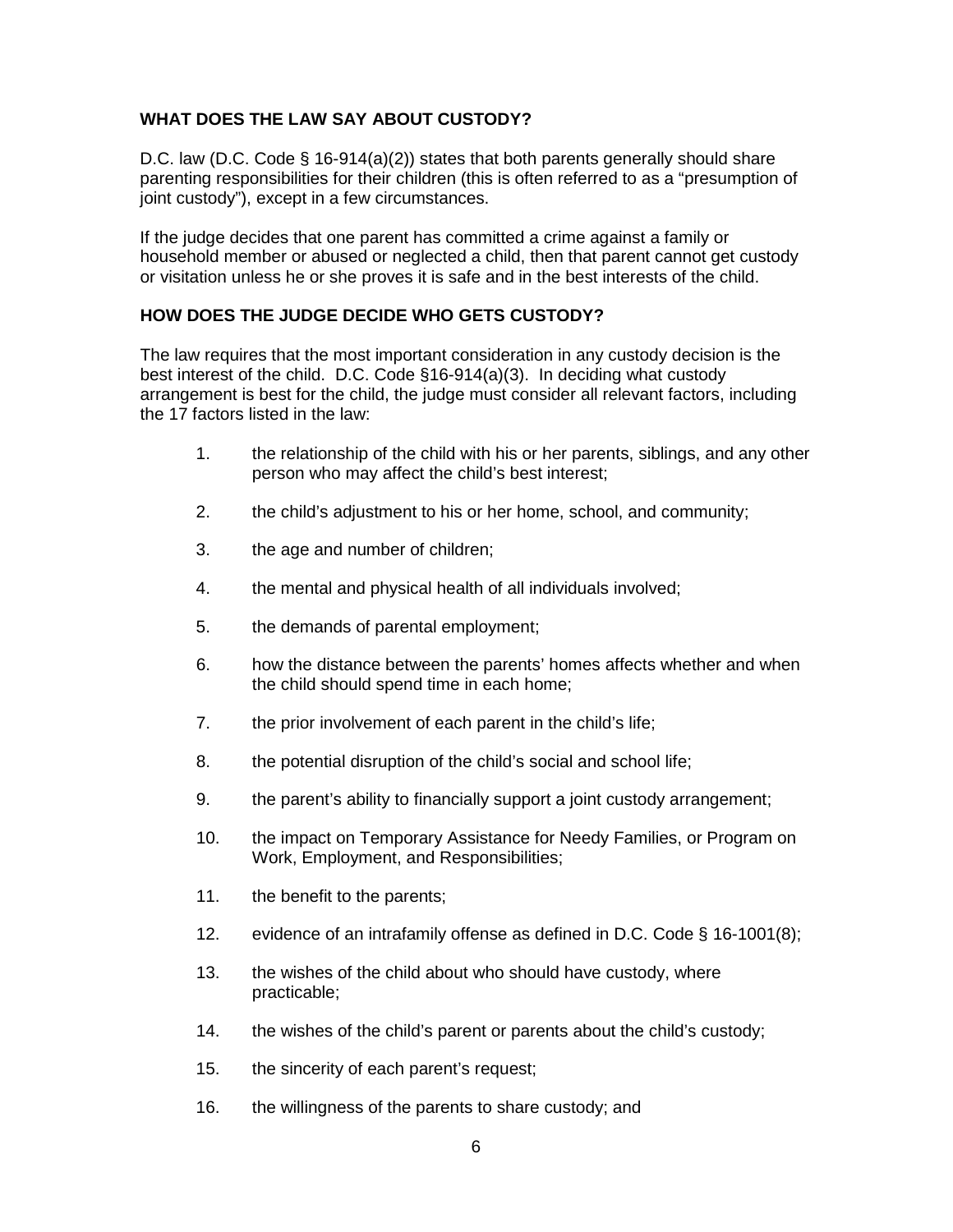17. the ability of the parents to communicate and reach shared decisions affecting the child's welfare.

#### **CAN I SPEND TIME WITH MY CHILD IF THE COURT GRANTED CUSTODY TO SOMEONE ELSE?**

Yes. When the judge decides that visitation is in the child's best interests, the judge usually will order a specific schedule for time that you will spend with your child. Certain days of the week, holidays, overnight visits, and/or school breaks may be ordered depending upon the parents' schedules and the child's activities.

### **CAN A PARENT BE LIMITED ONLY TO SUPERVISED VISITS?**

Yes. If the judge believes that a parent or the child would not be safe in an unsupervised visit, the judge can order supervised visits at the Court's Supervised Visitation Center, which is located at 515 5<sup>th</sup> Street N.W. The Supervised Visitation Center can also be available for supervised drop-offs and pick-ups so that the two caregivers do not have any contact with each other. Supervised visits can also occur at other locations or be supervised by other people as ordered by the judge.

### **CAN I SPEND TIME WITH MY CHILD EVEN IF I DO NOT PAY CHILD SUPPORT?**

Yes. Whether you have the right to spend time with the child does not depend on whether you are paying child support.

### **CAN ANYONE OTHER THAN PARENTS GET CUSTODY?**

Yes. D.C. law (D.C. Code §16-831.01 *et seq.*) allows people other than parents ("third parties") like grandparents, aunts and uncles, and even friends to file for custody in certain circumstances. Third parties can file for custody only if:

- 1. they have the agreement of the parent who has taken care of the child during the past 3 years;
- 2. they have lived with the child and taken care of the child like a parent for at least 4 of the 6 months before the custody case was filed; or
- 3. they are now living with and caring for the child and the child would be harmed if the third party does not have custody.

Even if a third party can file for custody, a parent still has the right to parent his or her child unless (1) the parent agrees to give the third party custody, or (2) the third party can show that the parent is unwilling or unable to take care of the child and custody with the third party is in the child's best interests.

### **CAN I GET A CUSTODY ORDER CHANGED AFTER THE JUDGE HAS MADE A DECISION?**

Yes. Any party can file a motion to modify an order for custody. You must serve the motion on the other parties. If a motion to modify custody is filed, a judge may change, modify or end a custody arrangement if (1) there has been a substantial and material change in circumstances and (2) it is in the best interest of the child. The party that wants the modification has to prove that the original order should be changed.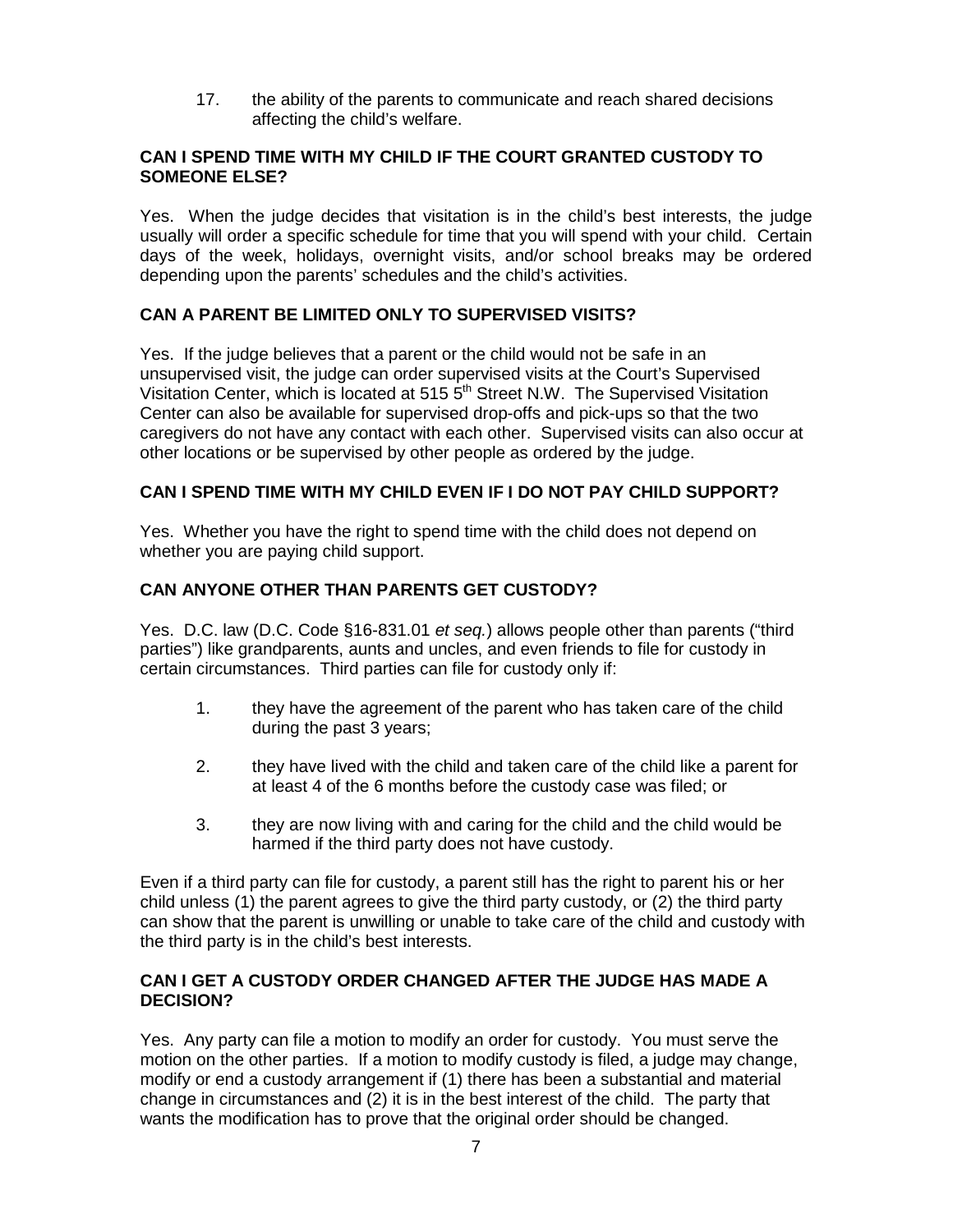### **CAN I GET A STAY-AWAY ORDER IN MY CASE IF I AM A VICTIM OF DOMESTIC VIOLENCE?**

If you are a victim of domestic violence, you can get a civil protection order ("CPO") that requires someone to stay away from you or stop harassing you. If you need a CPO against someone, visit one of the court's two Domestic Violence Intake Centers to file a petition. The Domestic Violence Intake Centers are located at the Moultrie Courthouse on the  $4<sup>th</sup>$  floor in Room 4550 and at the United Medical Center, 1328 Southern Avenue, S.E., Medical Pavilion Suite 311. More information is available at: [http://www.dccourts.gov/internet/public/aud\\_dvu/main.jsf.](http://www.dccourts.gov/internet/public/aud_dvu/main.jsf)

If there are both a custody or divorce case and a domestic violence case involving the same adults, they may be consolidated and handled together. You may ask the judge to handle both cases together.

### **CHILD SUPPORT CASES**

### **CAN I FILE FOR CHILD SUPPORT?**

Anyone who lives with and cares for a minor child may file for child support. You do not need to be the child's parent or have court-ordered custody or guardianship of the child.

### **CAN I FILE MY CHILD SUPPORT CASE IN D.C.?**

You can file a child support case in D.C. whether or not you live here. However, the individual against whom the case is filed must either live in D.C. or meet one of the following criteria in D.C. Code § 46-302.01:

- 1. The individual is personally served with notice within D.C.;
- 2. The individual consents to the jurisdiction of D.C.;
- 3. The individual resided with the child in D.C.;
- 4. The individual resided in D.C. and provided financial support before or after the birth of the child;
- 5. The child resides in D.C. because of something the individual did or said;
- 6. The individual engaged in sexual intercourse in D.C. and the child may have been conceived by that act of intercourse; or
- 7. D.C. law otherwise permits the individual to be sued in D.C. courts.

### **HOW CAN I START A CHILD SUPPORT CASE?**

If you want child support and there is no child support order, you can file a Petition to Establish Paternity and/or for Child Support with the Central Intake Center in the Moultrie Courthouse (Room JM-540). You may also request child support as part of a complaint for custody or divorce.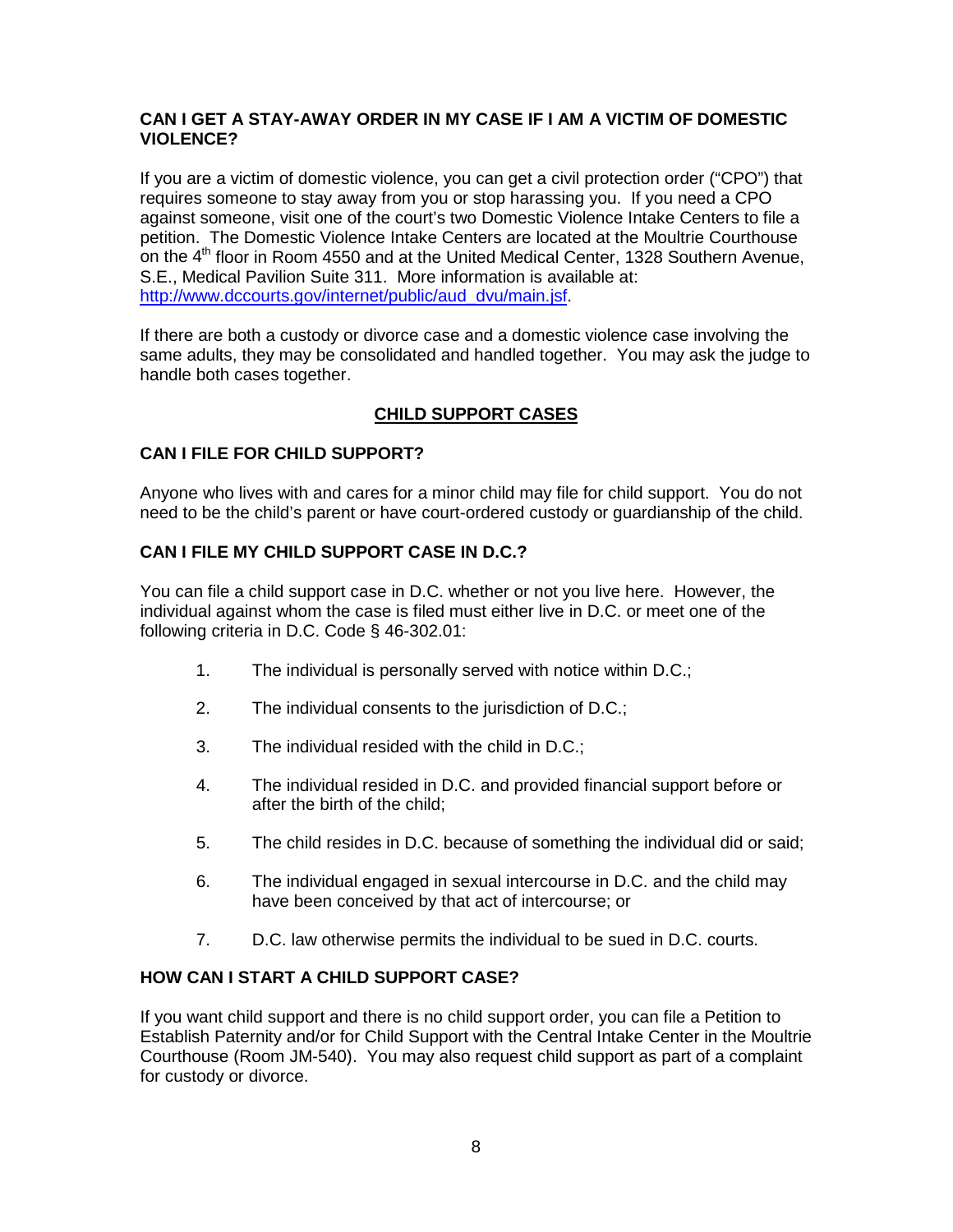You can also request help from the [Child Support Services Division](http://csed.dc.gov/csed/site/default.asp) of the D.C. Attorney General's office, which is located at 441 4th Street, N.W. (two blocks from the courthouse near one exit from the Judiciary Square metro station). If you receive TANF or Medicaid, the D.C. Attorney General's office may file a case either at your request or at any time on its own. If you do not receive Medicaid or TANF benefits, you can request the help of the D.C. Attorney General by submitting an [application form](http://cssd.dc.gov/node/186632) and paying a \$5 fee. When the D.C. Attorney General's office files a case for child support, it represents the D.C. Government in the case, not either of the parents.

### **HOW WILL THE COURT DETERMINE HOW MUCH CHILD SUPPORT MUST BE PAID?**

D.C. law (D.C. Code § 16-916.01) includes a guideline to assist judges in setting child support. Some of the factors included in the guideline are the parents' incomes, how many children they have together and the amount of time the children spend with each parent. The guideline also takes into account money spent for childcare, medical insurance or large medical expenses. A child support guideline calculator is available on the Attorney General's website: [http://cssd.dc.gov/service/calculate-child-support](http://cssd.dc.gov/service/calculate-child-support-payments)[payments.](http://cssd.dc.gov/service/calculate-child-support-payments)

Judges usually order the amount of child support provided by the guideline. However, judges can decide not to use the guideline amount if it would be unfair. D.C. Code § 16-916.01(p). If the judge decides to order a different amount of child support than what is recommended by the guideline calculator, the judge must explain in writing why the different amount was ordered.

### **HOW WILL COURT-ORDERED CHILD SUPPORT BE PAID?**

In almost all cases when the parent is employed, the court will order that child support be taken directly from the pay check of the parent with a duty to pay. This is called "wage withholding." The Office of the Attorney General Child Support Services Division is responsible for submitting the required paper work to employers to start wage withholding.

Before wage withholding is in place or when wage withholding is not possible, the parent with a duty to pay is still responsible for making the payments. In this case, payments may be made through the Child Support Clearinghouse. Information about making payments through the Child Support Clearinghouse can be found at the Office of the Attorney General Child Support Services Division website: [http://cssd.dc.gov/page/paying-support.](http://cssd.dc.gov/page/paying-support)

### **III. YOUR CASE**

### **STARTING A CASE**

### **HOW DO I START A CASE?**

To start a case, you have to complete a document called a complaint, sign it, and file it with the Court. In general, the person who files the case is called the "plaintiff," and the person who gets sued is called the "defendant" – although in child support cases the terms "petitioner" and "respondent" are used. In the complaint, you explain why the case belongs in D.C. and why you think the judge should rule in your favor.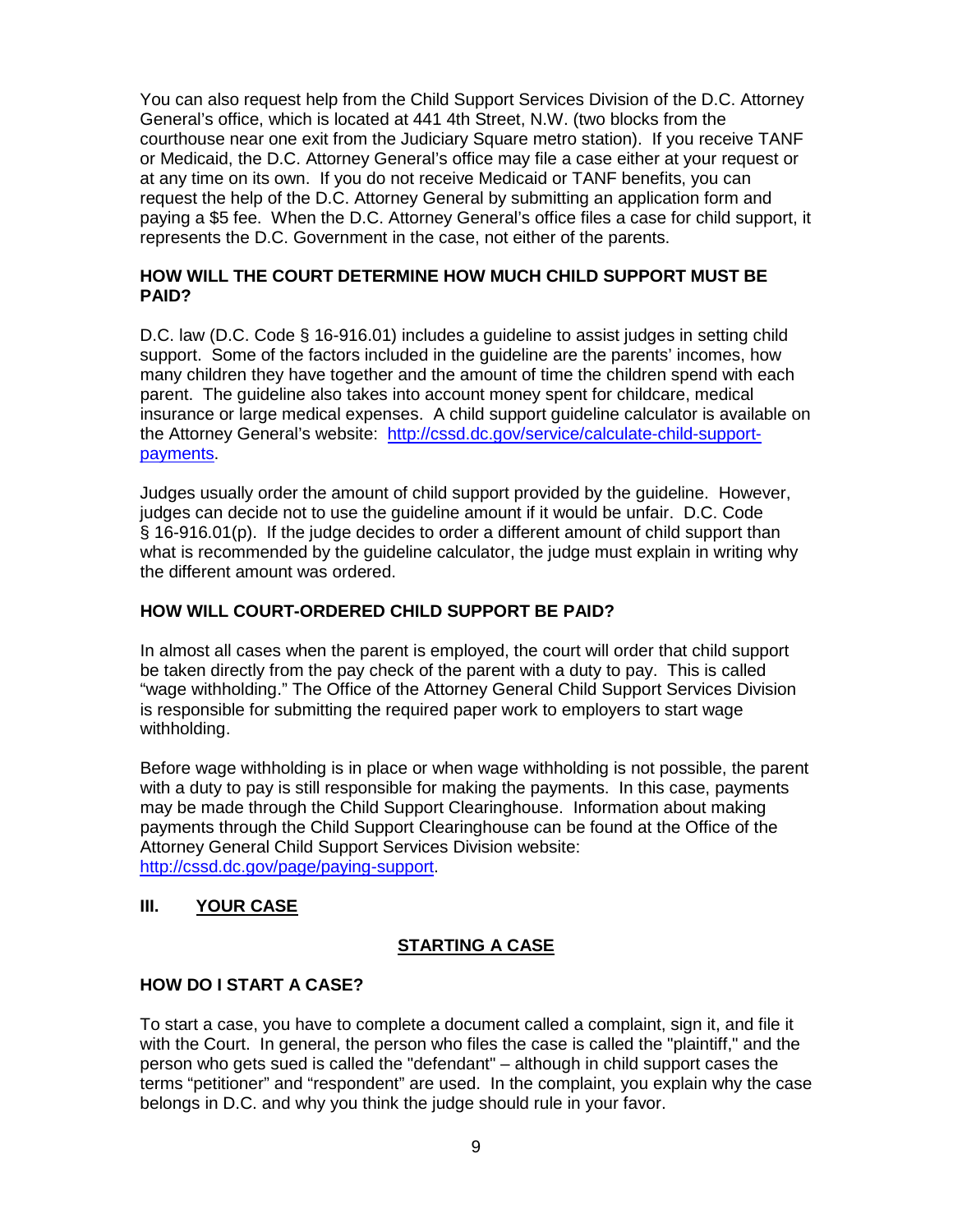The Family Court Self-Help Center has forms for complaints in custody, divorce, and other types of cases and can help you complete these forms. The forms are also available on-line at [http://www.dcbar.org/for-the-public/legal-resources/Family.cfm.](http://www.dcbar.org/for-the-public/legal-resources/Family.cfm)

### **WHAT HAPPENS IF I NEED TO FIX SOMETHING IN MY COMPLAINT?**

If you need to correct or add information to your complaint, you have the right to change it once, without getting permission from the judge, as long as you do it before the defendant files a response or before the first hearing. Otherwise, you need to file a motion asking the judge to allow you to makes changes to your complaint. Domestic Relations Rule 15.

### **WHAT IS A SUMMONS?**

When you file a complaint for custody or divorce, you must complete a summons for each defendant in the case, which gives formal notice of your case to each defendant. The summons tells the defendant to respond to the complaint. The Central Intake Center for the Family Court on the JM level of the courthouse can provide a summons form for you to fill out.

### **WHAT IS A NOTICE OF HEARING AND ORDER TO APPEAR?**

When you file a petition for child support or to establish paternity, the Family Court's Central Intake Center will provide a form called a Notice of Hearing and Order Directing Appearance (NHODA). In addition to telling the defendant to come to court on the date of the first hearing, the NHODA directs all parties to bring financial documents including pay stubs and tax returns for the past two years. The NHODA also states that a bench warrant may be issued if the defendant does not appear for the hearing date.

### **WHAT IS THE CASE NUMBER?**

When you file a complaint, the Central Intake Center assigns a number to the new case and writes that number on the complaint and the summons. You need to have the case number for future filings in the case and anytime you want to get information about the case.

### **WHO WILL DECIDE MY CASE?**

A judge will decide your case. New cases are randomly assigned to one of the judges who handle domestic relations cases. The assigned judge generally handles the case from beginning to end, but sometimes a different judge will take over responsibility for your case.

### **HOW DO I FILE DOCUMENTS?**

"Filing" means that you officially submit the document to a clerk at the Family Court's Central Intake Center on the JM level of the Moultrie Courthouse. The clerk will stamp the document with a date and time. It is a good idea to keep a copy of any documents that you file for your records.

You also can file electronically at [www.casefilexpress.com.](http://www.casefilexpress.com/)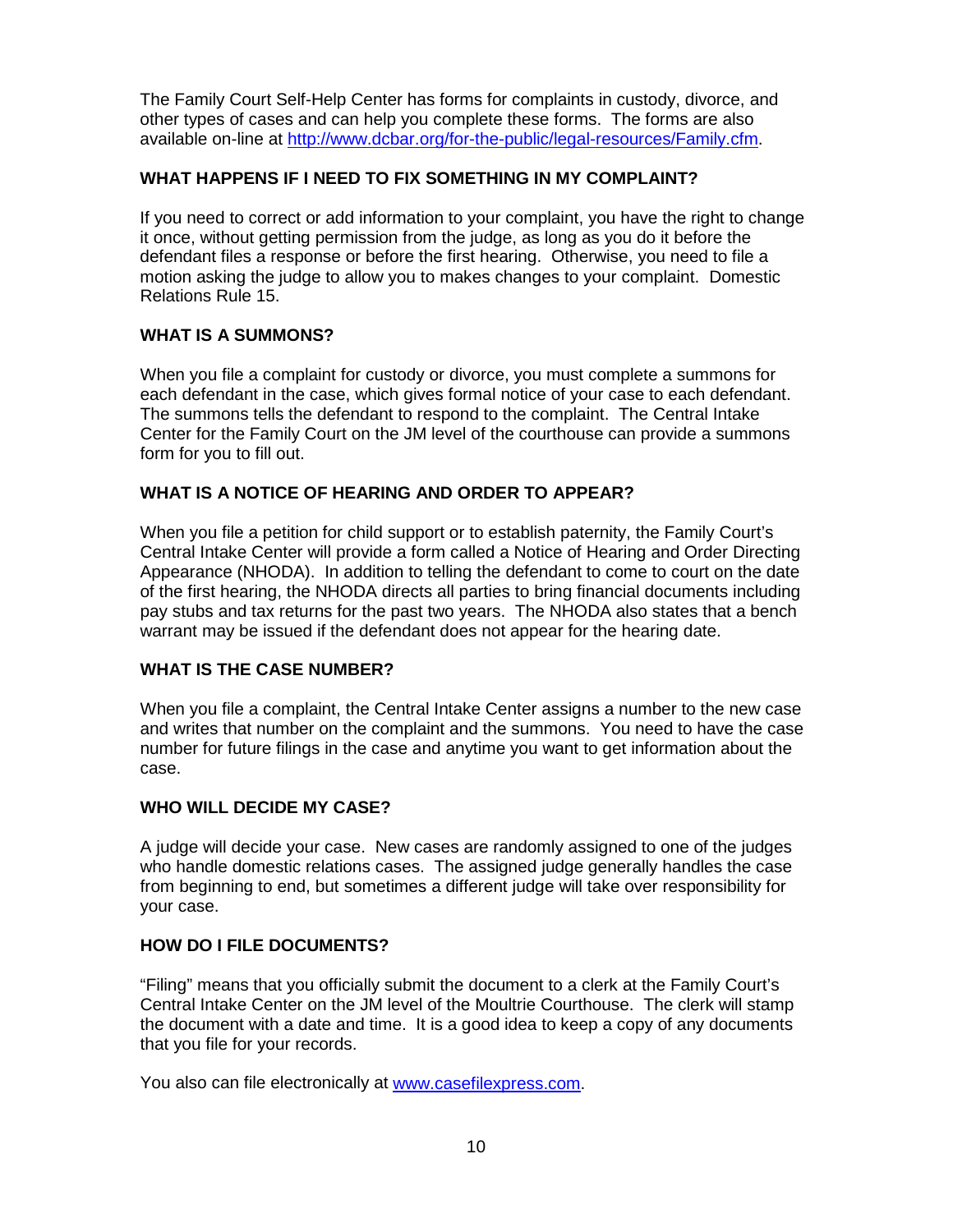### **WHEN CAN I FILE DOCUMENTS?**

You can file documents in the Central Intake Center on Monday through Friday from 8:30 a.m. to 5:00 p.m., or electronically at any time. In addition, you can file at any time in the deposit box for filings on the first floor in the lobby of the Moultrie Courthouse (make sure you use the Family Court box). It is a good idea to check that your documents have arrived in the Central Intake Center the following business day.

### **HOW MUCH DOES IT COST TO FILE A NEW CASE?**

It costs \$80.00 to file a complaint, unless you get permission not to pay the fee because you cannot afford it. You have to pay this \$80.00 filing fee before the Clerk gives you the copy of the complaint and summons to serve on each defendant.

All filing fees must be paid by cash, money order, cashier's check, or credit card (Mastercard or VISA only). Only lawyers may pay filing fees by personal check. Money orders or cashier's checks should be made payable to: "The Clerk, D.C. Superior Court."

### **WHAT CAN I DO IF I CANNOT AFFORD THE FEES TO FILE DOCUMENTS?**

The Court will allow you to file complaints, motions, and other documents without paying fees if you show that you cannot pay the fees without hardship to you or your family. To show that you deserve a fee waiver, you must submit an affidavit or declaration to the Court, called an *in forma pauperis* form or "IFP". The Family Court Self-Help Center can assist you in completing the form. The form is also available on the DC Bar's website at [http://www.dcbar.org/for-the-public/legal-resources/Family.cfm.](http://www.dcbar.org/for-the-public/legal-resources/Family.cfm)

You may be allowed to file without paying fees even if you have a job. If you show that you receive Temporary Assistance for Needy Families (TANF) or other public benefits, you can get a waiver without providing additional information. Otherwise, you may have to provide information about your income, assets, and expenses. To get this waiver from filing fees, you need to get permission from the Judge in Chambers in Room 4220 at the Moultrie Courthouse.

### **SERVING THE COMPLAINT**

### **HOW DO I SERVE THE COMPLAINT ON THE DEFENDANT?**

Serving the complaint and summons means that you provide a copy of these documents to each defendant.

You can serve a defendant in several different ways. The first way to serve a defendant is using a process server. A process server is a person who is 18 years of age or older and who is not a party to the case, for example a friend or co-worker. Domestic Relations Rule 4(c)(1). You do not have to hire a company to serve the papers, but if you do, you pay the fees charged by the company. The process server must give the complaint directly to the defendant or to a person over the age of 18 living at the defendant's home or residence. Domestic Relations Rule 4(d)(2).

You may also serve a defendant by mailing a copy of the complaint and summons by certified or registered mail, return receipt requested. Domestic Relations Rule 4(c)(2). If the post office delivers the complaint and summons to the defendant, you have to file the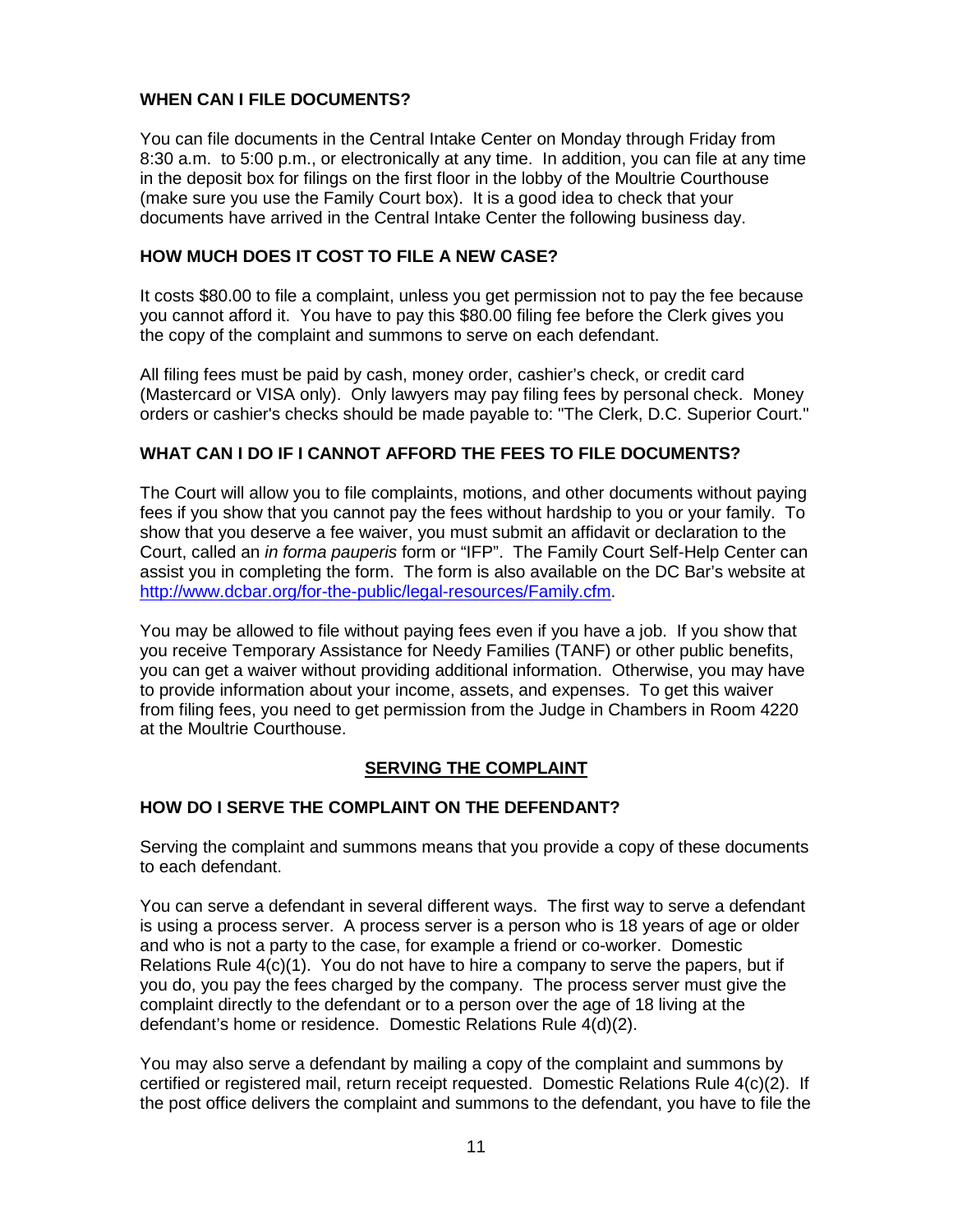proof of delivery or "green card" with the defendant's signature or the signature of a person you can prove lives with the defendant.

The Self-Help Center can provide information and options if you are having trouble serving a party.

### **DO THE SAME RULES FOR SERVICE APPLY IN CHILD SUPPORT CASES?**

In child support cases, the defendant is called the "respondent," and the initial document filed in the case is called a "petition." In a child support case, the respondent needs to be served the petition and a document called a Notice of Hearing and Order Directing Appearance.

In child support cases, you may serve the respondent in any of the ways listed in the previous section. However, you may also have a process server give the complaint to the respondent or to a person over the age of 18 at respondent's place of employment.

Additionally, in child support cases, you may serve the respondent by mailing a copy of the petition and Notice of Hearing and Order Directing Appearance by certified mail, return receipt requested, and by separate first class mail. In support cases, service will generally be considered valid without a signed "green card" for the certified mail, as long as the first-class letter is not returned. However, in a paternity suit where the respondent does not appear in court or file anything in the case, the court will not be able to enter a judgment if the "green card" is not signed and filed. D.C. Code § 46-206(b)(2).

### **HOW LONG DO I HAVE TO SERVE THE COMPLAINT?**

You have 60 days from the date of filing to serve the complaint, unless you get an extension.

### **WHAT DO I DO IF I NEED MORE TIME TO SERVE THE COMPLAINT?**

You can request one 60-day extension from the Family Court' s Central Intake Center. If you still cannot serve the defendant within this 60-day extension, you need to file a motion for an additional extension of time for service. You must ask for these extensions before the deadline expires.

### **WHAT SHOULD I DO AFTER I SERVE THE DEFENDANT?**

You have to file proof of service. Proof of service consists of an affidavit or declaration (a form is available at the Family Court's Central Intake Center) signed by the person who served the defendant that provides information about how service was made. Domestic Relations Rule 4(j) describes the information you must provide. You must file proof of service with the Court within 60 days after the filing of the complaint, unless you received an extension to serve the complaint.

### **WHAT HAPPENS IF I DO NOT SERVE THE DEFENDANT?**

If you do not serve the defendant within the allowed time, or if you do not file proof that you served the defendant, your case will be dismissed. Domestic Relations Rule 4(l). If your case is dismissed, you may file a motion to reinstate the case. You generally must file the motion within 14 days after the dismissal. Domestic Relations Rule 41(b).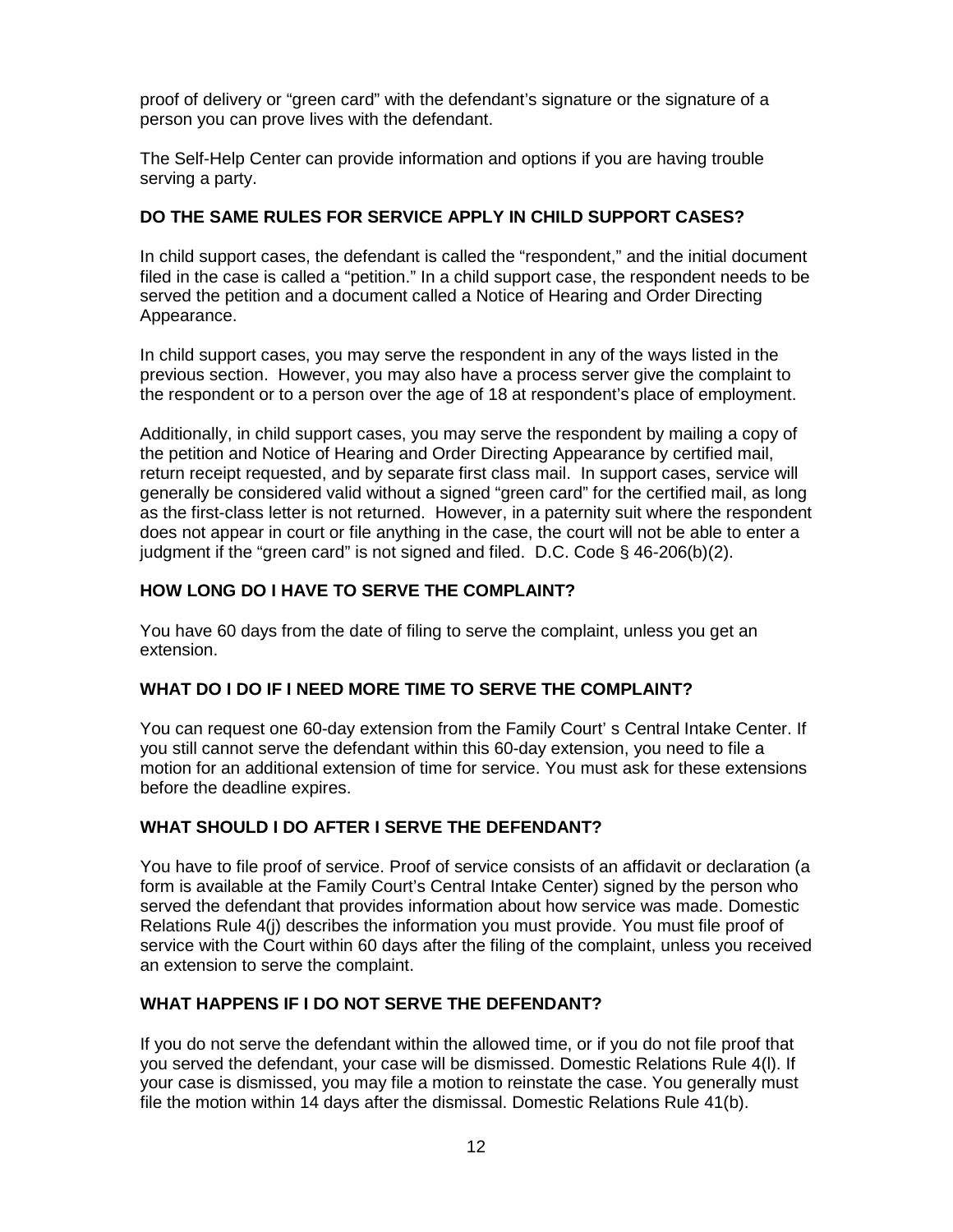### **ANSWERING THE COMPLAINT**

#### **WHAT DOES THE DEFENDANT HAVE TO DO AFTER BEING SERVED?**

The defendant usually has 20 days after being served with the complaint and summons to file an answer or a motion to dismiss the complaint. Domestic Relations Rule 12(a). The 20-day period begins on the day the defendant is served with the summons.

The defendant also may be able to file his or her own complaint (called a "counterclaim") if the defendant wants custody, visitation, or child support.

#### **WHAT HAPPENS IF THE DEFENDANT DOES NOT RESPOND TO THE COMPLAINT?**

If the defendant does not come to the initial hearing or otherwise respond to the complaint, the Court can enter a default against the defendant. To obtain a default, you generally must file a statement under oath that you have filed proof of service, that the time for the defendant to appear has passed, and that the defendant is not serving in the U.S. military. You do not have to serve this statement on the defendant. Domestic Relations Rule 55(a).

Before the judge can make a final ruling in your favor, the judge must hold a default hearing where you may be required to testify and present evidence. If the judge agrees with you at the default hearing, the judge will enter a default judgment. A default judgment gives you the same rights as a judgment entered in your favor after a trial.

If a default has been issued against a defendant, he or she may file a motion to vacate the default in certain circumstances. Domestic Relations Rule 55(c).

#### **HOW DO I PROVE THAT THE DEFENDANT IS NOT IN THE MILITARY?**

A federal law requires proof that the defendant who defaulted is not serving in the military before the judge can issue a final default ruling against the defendant. You may be able to get proof from a U.S. government database if you have the defendant's date of birth or Social Security number. If you have information that proves he or she is not in the military, you can submit an affidavit explaining how you know from your personal knowledge that the defendant is not in the military. The Family Court Self-Help Center can help you complete the form.

### **SETTLEMENT**

### **WHY SHOULD I SETTLE MY CASE?**

The court encourages parties to come to an agreement. However, you do not have to settle your case, and the court will hold a trial as soon as reasonably possible if the parties cannot settle. If you work things out and avoid a trial, you control what happens and when it happens, and you can save yourself aggravation and anxiety, time, and trips to the courthouse. The judge will get information to make the best decision possible, but you are in a better position to solve the problems because you know the other party, the child, and the situation better than the judge ever will. Also, resolving the dispute sooner rather than later is in the best interest of any child involved. At any point during your case, even during trial, you can decide to settle the case.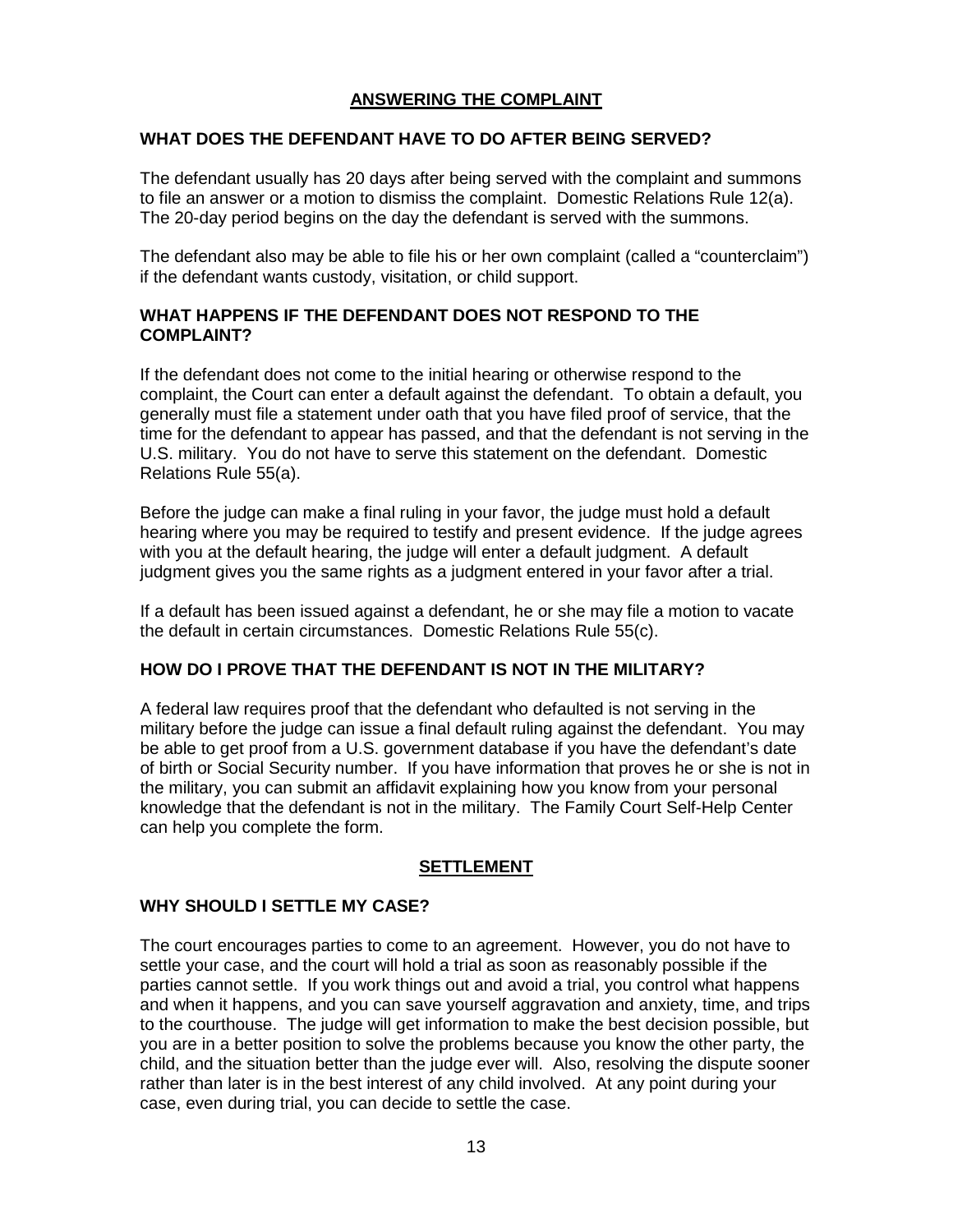### **DOES THE COURT DO ANYTHING TO HELP PARTIES SETTLE CUSTODY CASES?**

Yes. At the beginning of your case, you will be referred to a mediator to discuss possible settlement of your case.

#### **WHAT IS MEDIATION?**

Mediation is a free service available through the court to help you resolve disputes concerning divorce, custody, visitation, child support, property, spousal support, and other family issues. The mediator cannot and does not require anyone to agree to anything, but he or she can help the parties find a solution each of them can live with.

The first step is an intake session. Your case may not be accepted for mediation if there is concern about a party's safety during the process. If you are accepted for mediation at the intake, you sign an "Agreement to Mediate," which lays out the terms of the mediation and the role of the mediator. You agree to make a good faith effort to discuss all issues and to disclose any relevant information. The agreement states clearly that mediation is a voluntary process – this means that a party can stop mediating at any time. Mediation is confidential, which means that what you discuss in mediation cannot later be used at trial if you do not come to an agreement.

If you reach an agreement, the mediator writes up that agreement and you review it. Once the parties approve the final draft, the agreement is signed by the parties and submitted to the Court.

For more information, contact the Multi-Door Dispute Resolution Division. The telephone number is (202) 879-1549.

### **WHAT IS A CONSENT ORDER?**

If you want your settlement agreement to be enforceable like a court order, you can ask the judge to enter a consent order. A consent order can be temporary or a final order that ends the case.

### **COURT HEARINGS**

#### **WHEN DO I GET TO SEE THE JUDGE?**

The first hearing before the judge is the initial hearing. This hearing usually occurs within 60 to 90 days after the filing of the complaint in a custody or divorce case or within 45 days after the filing of a child support petition. Each party must appear in person at the initial hearing.

#### **WHAT HAPPENS AT THE INITIAL HEARING?**

While you are waiting in the courtroom for your case to be called for the initial hearing, you may be asked to go into the hallway to meet with an attorney-negotiator who can provide information and may be able to help you settle your case. The attorneynegotiator's goal is to help you and the other party come to an agreement. If you are able to come to an agreement and resolve the issues in the case, the attorney-negotiator will notify the judge and the judge will call your case. If the judge approves the proposed settlement, he or she will enter a consent order ending the case.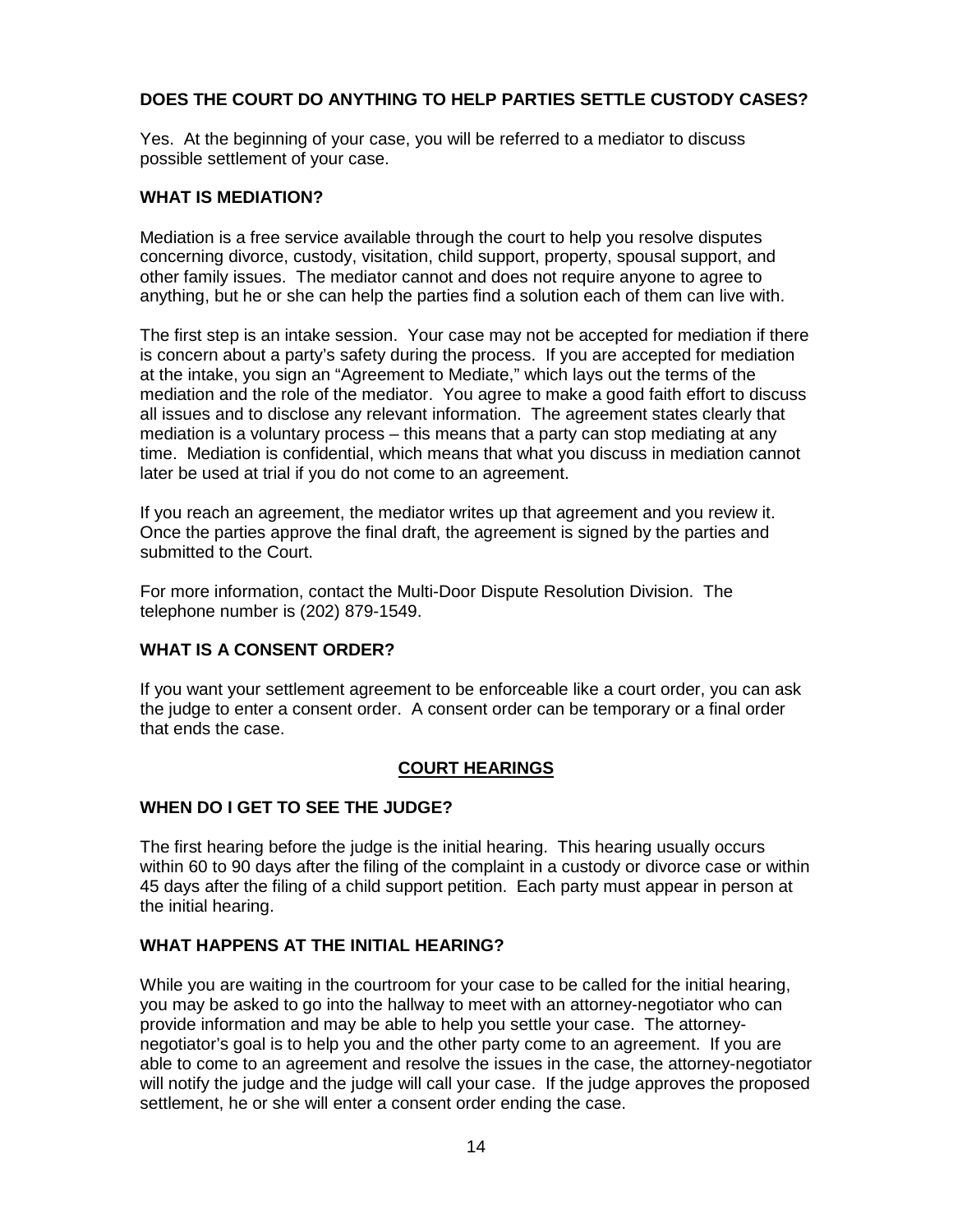If you have a case involving child support and/or paternity issues, you may be asked to meet with an attorney or paralegal from the D.C. Attorney General's office prior to your hearing. The staff person from the D.C. Attorney General's office may take a position with which you agree or one that you oppose. While these interviews may be very helpful to resolving your case, you are not required to meet or sign an agreement with the D.C. Attorney General's office. You may instead choose to have the judge hear your case.

If you do not reach a settlement, the judge will have the initial hearing. After each party takes an oath to tell the truth, you will talk to the judge about what you want from the case. The judge decides whether there should be a temporary order (for example, an order about where the child will live and when visits will occur until the next hearing or trial), and then the judge will set a date for another hearing or for a trial.

### **WHAT HAPPENS AT STATUS HEARINGS?**

After each party has been sworn in, you can tell the judge how things have been going since the last hearing. You also can ask the judge to issue a temporary order, or keep or modify any temporary order issued at a previous hearing. The judge may then schedule another status hearing, send the parties to mediation, or schedule the case for trial.

### **WHAT CAN I DO TO GET HELP BEFORE THE TRIAL?**

Judges have the authority to issue temporary orders that remain in effect until the case is over. For example, the judge can order that, until the trial, the child will live with one parent and the other parent will have visitation rights. A judge can also require one party to pay child support or alimony to the other pending a final decision in the case. The judge can issue a temporary order after a hearing or if the parties agree to it.

### **WHAT IF I HAVE AN EMERGENCY AND WANT THE JUDGE TO DO SOMETHING ABOUT IT QUICKLY?**

If you have a problem that you think the judge needs to deal with immediately, you can file a motion to ask for an emergency hearing or an emergency order. The main purpose of an emergency order is to stop the other side from doing something that would be an urgent health or safety risk to you or your child and that cannot be fixed later.

You can file an emergency motion at any time during the case, or if an emergency happens after the judge has issued a final order. Consider whether you really need a hearing on the same day you file your motion. If you believe that a same-day hearing is necessary, bring information with you about how to contact the other side − at least by telephone. The judge may want to try to contact the other side from the courtroom before making a decision. Or the judge may decide to wait a few days before holding a hearing when everyone can come to court.

You can get a form to request an emergency hearing or order in the Family Court Self-Help Center.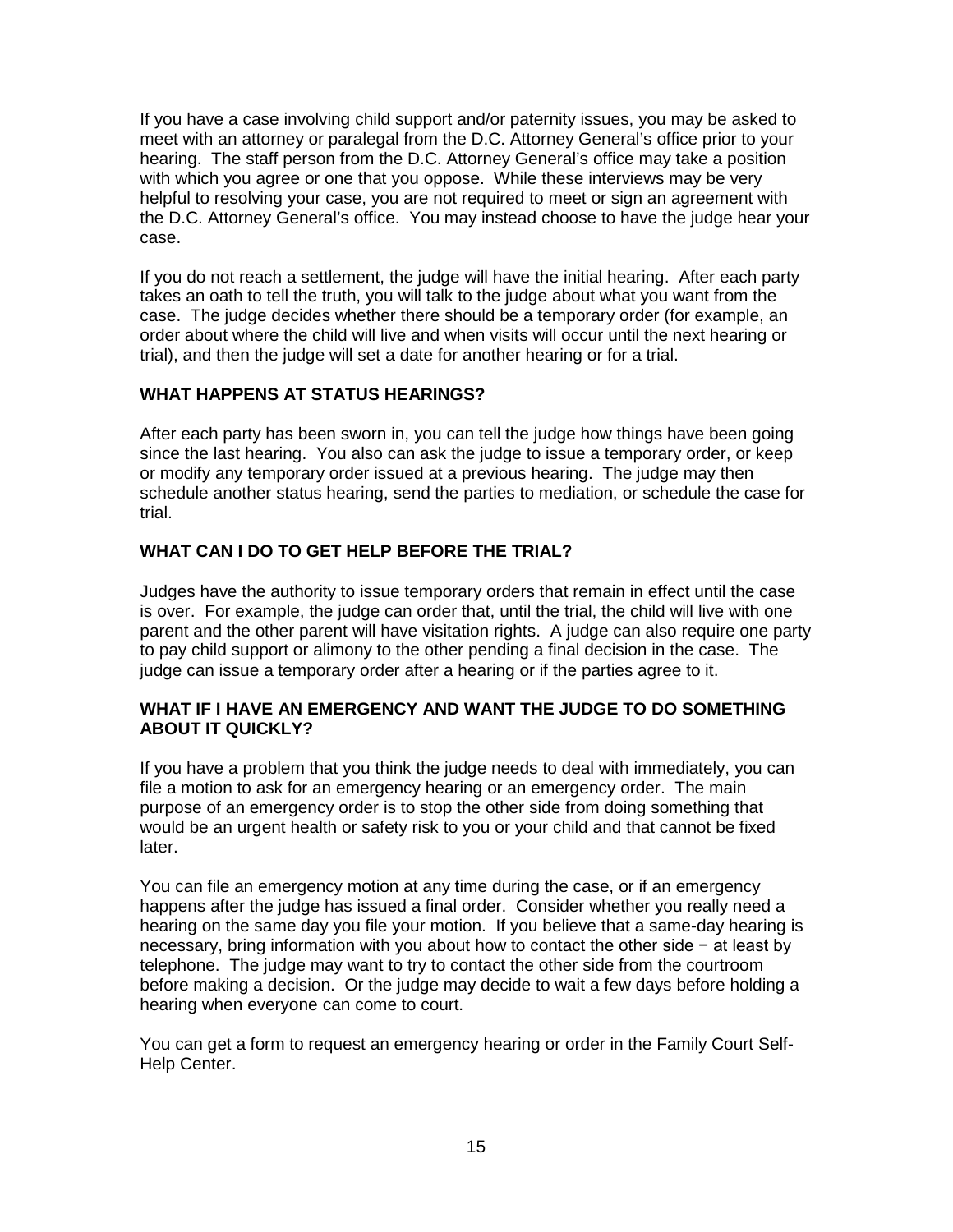#### **MOTIONS**

### **WHAT IS A MOTION?**

A motion is a formal written request to the court that is filed with the Central Intake Center. Copies must be served on all the parties. You can ask the court to take action only by filing a written motion or making the request to the judge in person at a hearing. So, for example if you want more time with your child, you would file a motion for increased visitation and state the facts that support your request. Sending the judge a letter or trying to call the judge to discuss your case is not allowed.

### **WHAT DO I DO TO FILE AND SERVE A MOTION?**

The Family Court Self-Help Center can provide form motions and explain how to complete them. You can also get an all-purpose form motion online at: [http://www.dcbar.org/for-the-public/legal-resources/pro-se-pleadings.cfm.](http://www.dcbar.org/for-the-public/legal-resources/pro-se-pleadings.cfm)

After you write your motion, you must then sign it and include a statement called a "certificate of service" that you sign stating that you sent a copy to every party. You can file your motion at the Central Intake Center on the JM Level of the Moultrie Courthouse or electronically on CaseFileXpress. Unless you have permission not to pay filing fees, you must pay a filing fee of \$20. Parties may pay filing fees by cash, money order, or cashier's check – not by personal check. You can serve a motion on the other side by mailing a copy of that motion to the person's address. If you and the other side are signed up with CaseFileXpress, you can serve electronically.

### **WHAT DO I DO IF I DISAGREE WITH A MOTION OF ANOTHER PARTY?**

If you disagree with another party's request in a motion, you can file a written opposition to explain why the judge should deny the motion. You must include a statement called a "certificate of service" that you sign stating that you sent a copy to every party.

You must file and serve your opposition to a motion within 10 business days after you receive the motion. Domestic Relations Rule 7(b)(2). If you receive the motion by mail, you have an additional 3 business days to file and serve an opposition.

### **WHAT IF I NEED MORE TIME TO FILE OR OPPOSE A MOTION?**

If you need more time than the rules allow, you should contact the other side and see if you can get the other side to agree to give you extra time to file your motion. If the other side does not agree, you must file a motion asking the judge to extend the deadline.

If you want to extend a deadline that the judge set in an order in your case, you need to file a motion to get the judge's approval even if the other side agrees. If the other side agrees, the motion should be called a "consent motion." Judges usually grant consent motions.

### **DISCOVERY**

### **WHAT IS DISCOVERY?**

Discovery is a way for any party to get information directly from the other side about the issues in the case. Judges generally do not get involved in discovery. There are several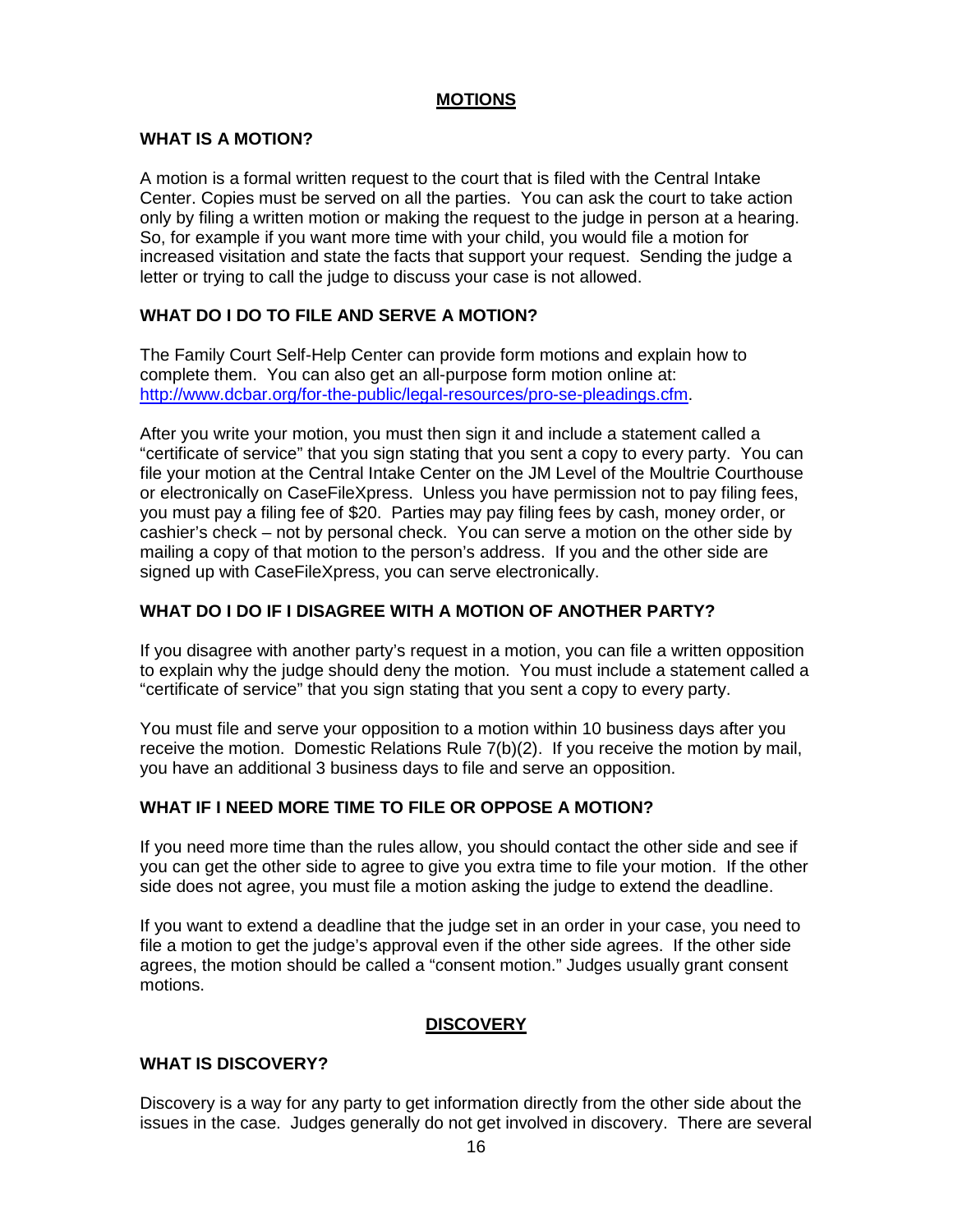types of discovery. One type is asking the other side for relevant documents. A party can also send a list of written questions to the other party who is required to answer those questions in writing under oath. Domestic Relations Rules 26 – 37 explain these and other types of discovery in detail. It is helpful in preparing discovery to look at the factors or law that the court will consider in your case. If the other side has important documents that you want to see before trial, or if you need other information before trial, you can also discuss the issue with the judge at a hearing.

If you have questions about discovery, you can get help through the D.C. Bar Pro Bono Program's Advice and Referral Clinic. The Advice and Referral Clinic is held the second Saturday of each month from 10 a.m. until 12 p.m. and operates out of two locations: Bread for the City's Northwest Center at 1525 7th Street, N.W., and Bread for the City's Southeast Center at 1640 Good Hope Road, S.E.

#### **WHAT CAN I DO IF I NEED EVIDENCE FROM SOMEONE WHO IS NOT A PARTY TO THE CASE?**

If you need testimony or documents from a person who is not a party, you can subpoena the witness to trial and also ask him or her to bring documents to court. If you need documents from a person or organization that is not a party, and that person or organization will not agree to give you them, you can subpoena the records. Domestic Relations Rule 45 explains how to use subpoenas. There also are special rules about subpoenas for people who live or work more than 25 miles from the District of Columbia.

You can get a blank subpoena from the Family Court's Central Intake Center on the JM level of the Moultrie Courthouse. The subpoena should be filled out before serving it and include your contact information, the case name and number, the judge's name, and the date and time of the next hearing or trial.

Domestic Relations Rule 45 also tells a person receiving a subpoena how to object to being asked to testify or provide records.

#### **TRIAL**

#### **WHAT IS A PRETRIAL CONFERENCE?**

A pretrial conference is a hearing that is usually held a few weeks before the trial. The primary purposes of the pretrial conference are to (1) identify the issues for trial, and (2) identify the evidence (witnesses and documents) for trial. Parties should come to the pretrial conference with a list of witnesses and their contact information, and copies of each document or other exhibit to share with the other side.

#### **WHAT IS EVIDENCE?**

Evidence includes all of the things a party tells or shows a judge to prove his or her case at trial. The kind of evidence that is needed depends on the kind of case. Ask yourself: what information will convince the judge to do what I am requesting?

Evidence includes the testimony of witnesses who know or have observed you or the other party or the child, and can tell the judge what they have seen or heard first-hand. Usually, a witness can testify only about what the witness saw or heard with his or her own eyes and ears. Documents and photographs also can be used as evidence.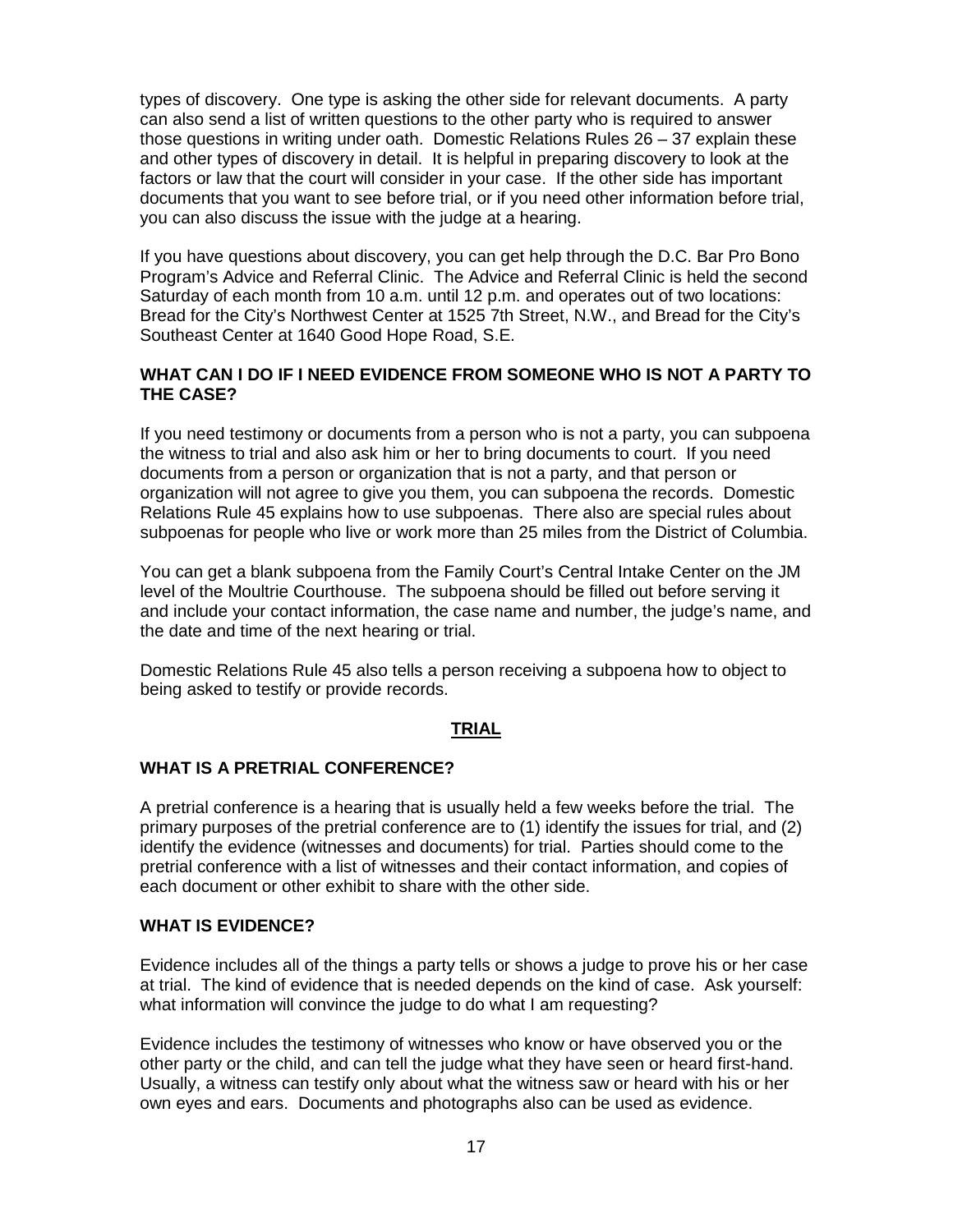The judge decides what evidence he or she will consider when making a final decision. The judge uses rules of evidence to decide what evidence can be considered. A party can object to another party's attempt to put forward evidence. If the judge does not explain a ruling, you can ask for an explanation. The judge may not give either party advice about how to get specific evidence admitted or excluded.

The rules of evidence used in the Superior Court are not collected in one official book. However, with some exceptions, the Superior Court's rules are the same as the Federal Rules of Evidence, which are available online at [http://www.law.cornell.edu/rules/fre/.](http://www.law.cornell.edu/rules/fre/)

### **WHAT HAPPENS AT TRIAL?**

At the trial, each side has a chance to present his or her case. The plaintiff usually goes first, and then the defendant has his or her turn. A trial usually starts with opening statements where each party explains what he or she wants the court to do and summarizes the evidence he or she intends to present. Each party then presents evidence to convince the judge to rule in his or her favor. So, for example, the plaintiff may testify and may also call other witnesses to testify. The defendant gets to ask questions of the plaintiff and his witnesses. After the plaintiff presents his case, the defendant can call additional witnesses and present other evidence. The plaintiff has the right to question any witnesses the defendant calls. After all of the evidence is presented, each party may make closing arguments based on the evidence explaining why the judge should rule in his or her favor.

The parties should be ready with all their evidence on the day of trial because judges expect parties to be completely ready at that time.

### **WHAT SHOULD I DO TO PREPARE FOR TRIAL?**

Here is a checklist that may be helpful to prepare for trial:

- Do you have a clear explanation for your case?
- Are you ready to address all the factors the court must consider in your type of case?
- Have you made sure all of the witnesses you need at trial will be at the courthouse?
- Do you have all of the documents you intend to use at trial?
- Have you prepared questions for each of your witnesses?
- Have you met with each of your witnesses?
- Have you prepared questions for each of your opponent's witnesses?
- Have you prepared your opening statement?
- Have you prepared your closing argument?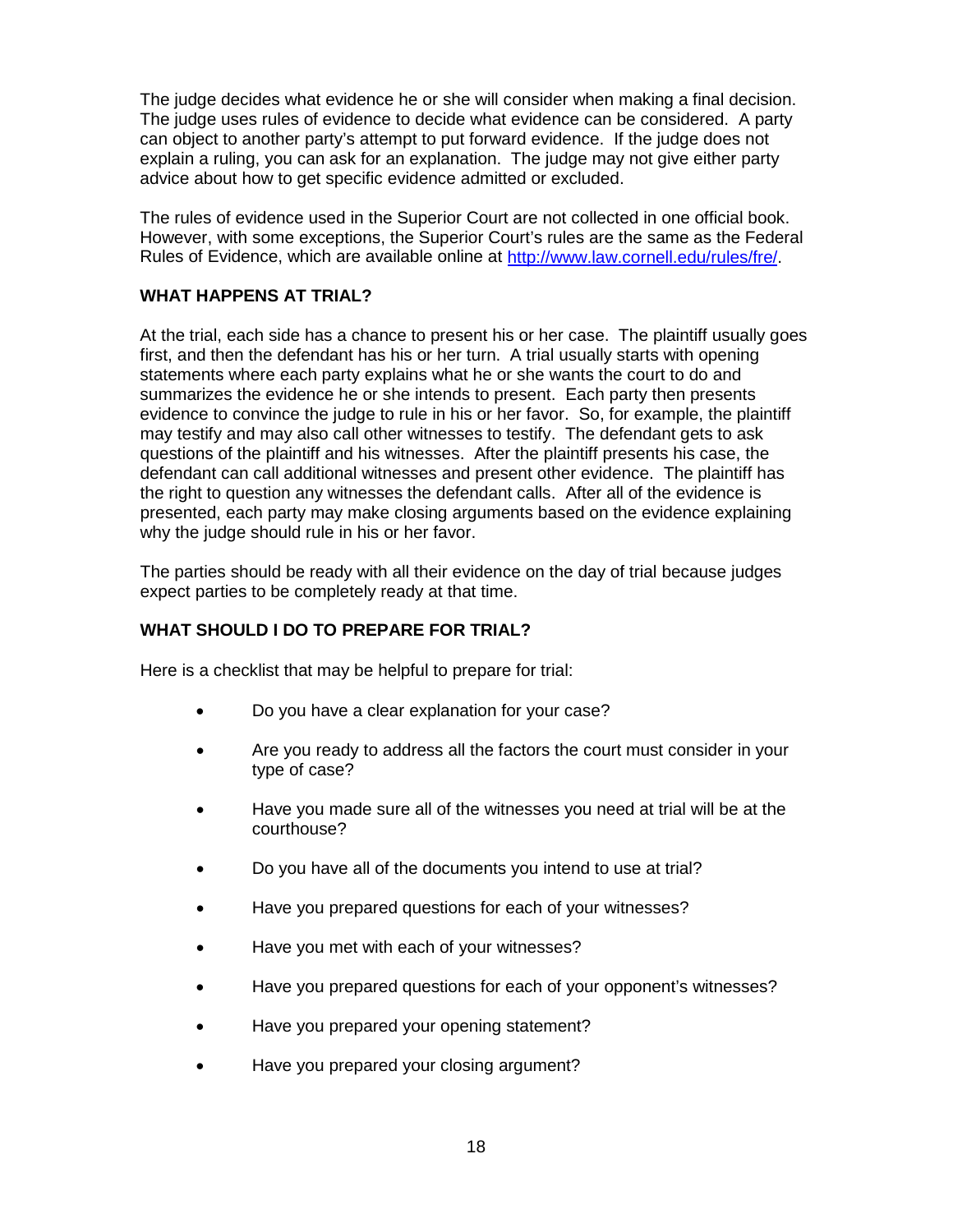### **AFTER THE TRIAL**

### **WHAT HAPPENS AFTER TRIAL?**

After the trial is over, the judge will make a decision about the case. The judge must issue a written decision. You can ask the judge when the written decision will be issued.

### **WHAT IF I THINK THE JUDGE MADE A MISTAKE AT TRIAL AND I AM UNHAPPY WITH THE DECISION?**

Either the plaintiff or the defendant can appeal a final decision to the D.C. Court of Appeals. To begin the appeal, the party who wants to appeal must file a Notice of Appeal in the Family Court's Central Intake Center on the JM level of the Moultrie Courthouse. The Notice of Appeal must be filed within 30 days after the final order is dated and issued. The Notice of Appeal form is available in the Family Court Self-Help Center. It costs \$100.00 to file an appeal unless a judge has determined that you do not have to pay court fees. For next steps and more information on the appeals process, look online at the Court's handbook for filing a notice of appeal:

[http://www.dccourts.gov/internet/documents/SelpHelpNoticeOfAppealBrochure.pdf.](http://www.dccourts.gov/internet/documents/SelpHelpNoticeOfAppealBrochure.pdf)

### **CAN A FINAL ORDER BE CHANGED?**

Yes. Under certain circumstances, custody and child support orders can be changed.

A party can request to modify a custody order by filing a motion to modify custody. For the judge to agree to modify a custody order, the party who wants the change must prove that: (1) there has been a substantial and material change in circumstances; and (2) modifying or terminating the custody order is in the best interest of the child. D.C. Code § 16-914(f)(1).

A party can request to modify a child support order by filing a motion to modify child support. For the judge to modify a child support order, the party who wants the change must show there has been a substantial and material change in circumstances (for example, a parent's income increases or decreases significantly, or the child starts spending significantly more time with one parent). If a new child support order would differ from your existing child support order by 15% or more, the judge will presume a substantial change exists. A modification of a child support order can only go back to the date the motion to modify was filed and served on the other party.

### **WHAT DO I HAVE TO DO TO SERVE A MOTION TO MODIFY A FINAL ORDER?**

If you file a motion to modify within 60 days after the final order was entered, you can serve the motion by regular mail like any other motion. If you file the motion more than 60 days after the final order was entered, Domestic Relations Rule 5(b)(2) requires you to serve the motion in the same way you serve an original summons and complaint.

## **WHAT CAN I DO IF THE OTHER SIDE VIOLATES A FINAL ORDER?**

You can file a motion to enforce the order or a motion for contempt. If the judge finds that the other side violated the order, the judge can take steps to make sure that person complies – including, in rare cases, putting that person in jail. Samples of these motions are available at the Family Court's Self-Help Center or online at: [http://www.dcbar.org/for-the-public/legal-resources/pro-se-pleadings.cfm#motions.](http://www.dcbar.org/for-the-public/legal-resources/pro-se-pleadings.cfm#motions)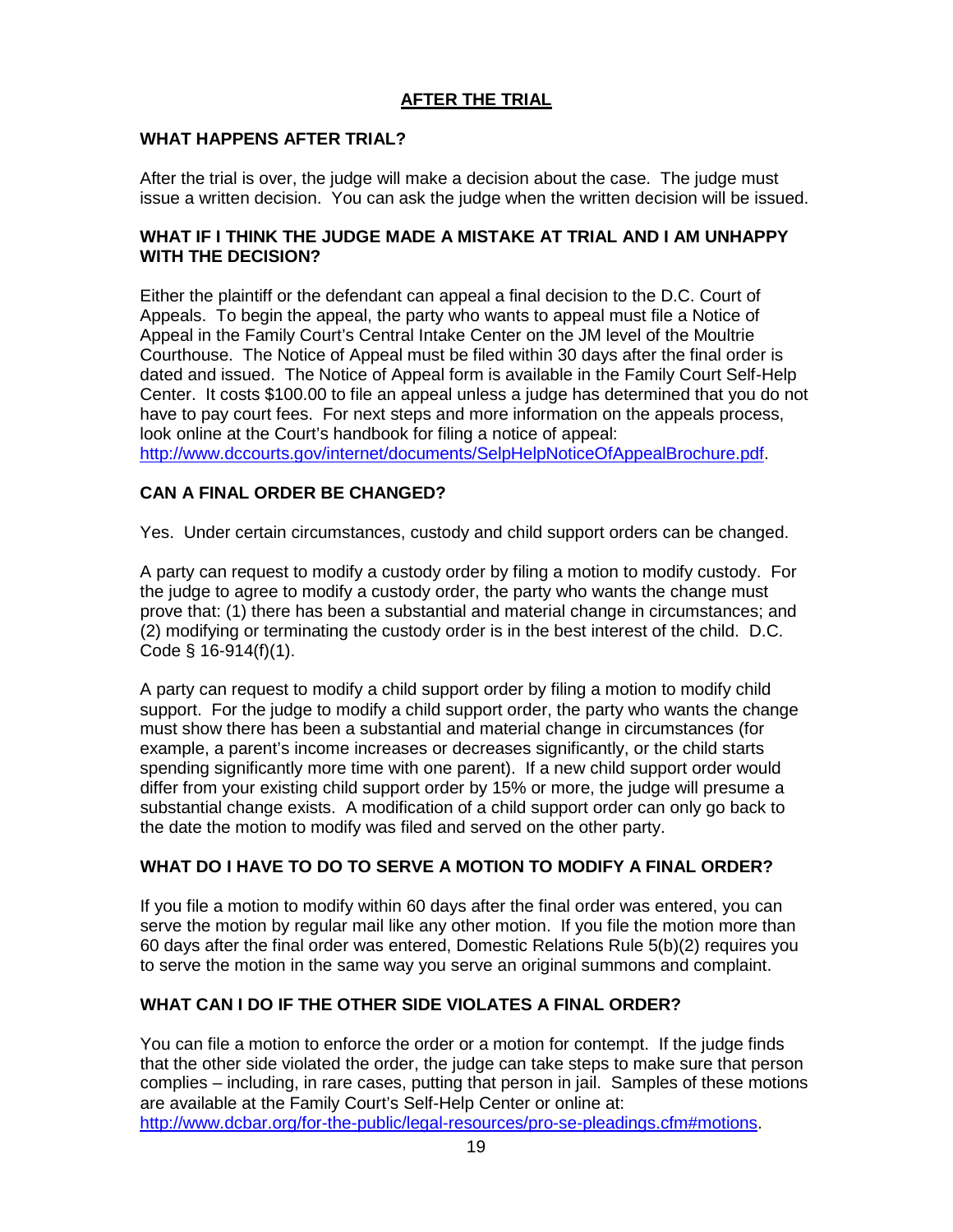### **WHAT HAPPENS IF I DO NOT PAY COURT-ORDERED CHILD SUPPORT?**

Past-due child support is commonly known as "arrears." Individuals with child support arrears may face a number of enforcement measures, including contempt of court, revocation of their driver's license, seizure of their bank accounts, and garnishment of wages and tax refunds. In some circumstances, there are defenses to child support arrears including if the individual with arrears receives certain public benefits or where the arrears are more than 12 years old. D.C. Code § 15-101.